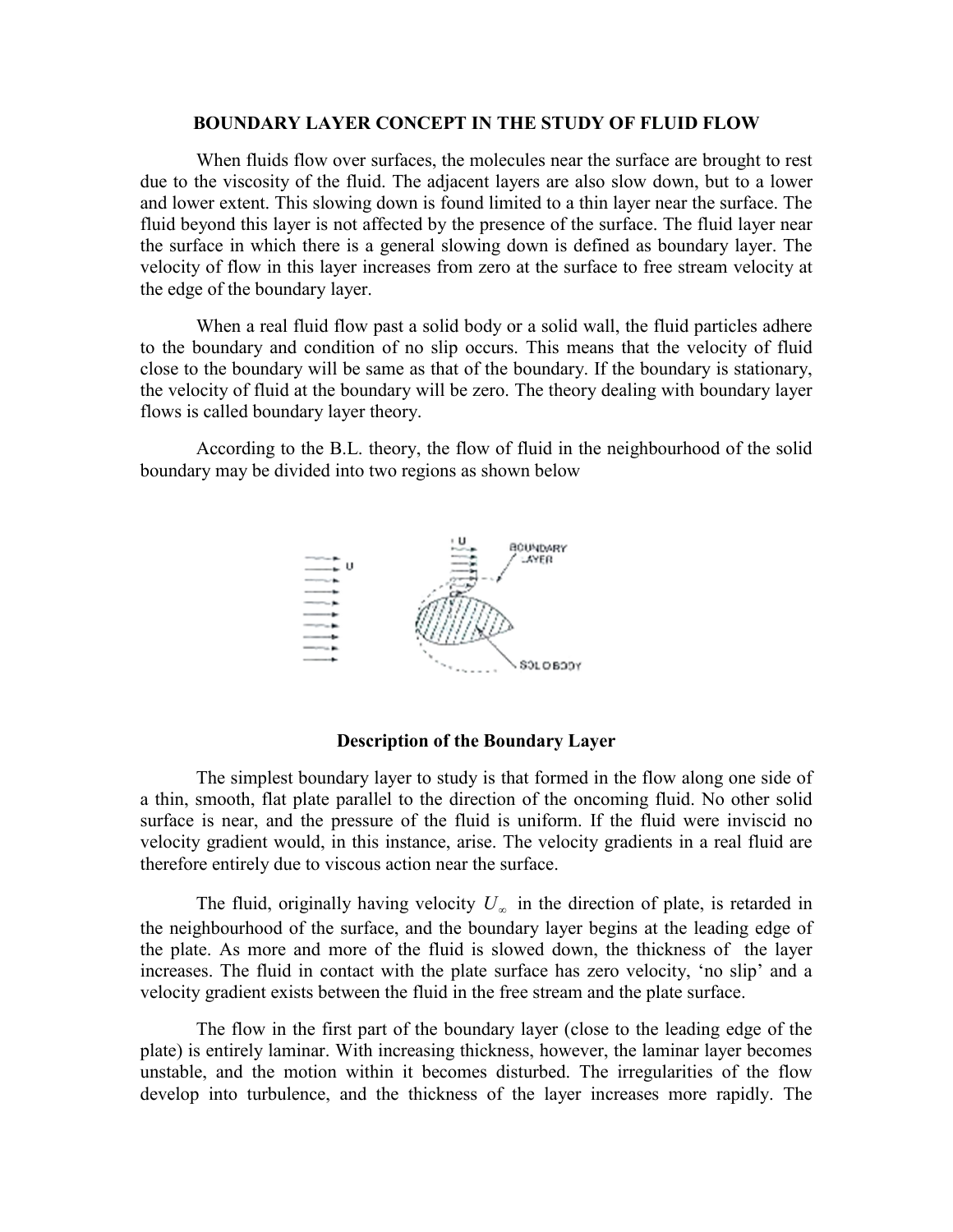changes from laminar to turbulent flow take place over a short length known as the transition region.



Graph of velocity u against distance y from surface at point X

#### **Reynolds' Number Concept**

If the Reynolds number locally were based on the distance from the leading edge of the plate, then it will be appreciated that, initially, the value is low, so that the fluid flow close to the wall may be categorized as laminar. However, as the distance from the leading edge increases, so does the Reynolds number until a point is reached where the flow regime becomes turbulent.

For smooth, polished plates the transition may be delayed until Re equals 500000. However, for rough plates or for turbulent approach flows transition may occur at much lower values. Again, the transition does not occur in practice at one well-defined point but, rather, a transition zone is established between the two flow regimes.

The figure above also depicts the distribution of shear stress along the plate in the flow direction. At the leading edge, the velocity gradient is large, resulting in a high shear stress. However, as the laminar region progresses, so the velocity gradient and shear stress decrease with thickening of the boundary layer. Following transition the velocity gradient again increases and the shear stress rises.

Theoretically, for an infinite plate, the boundary layer goes on thickening indefinitely. However, in practice, the growth is curtailed by other surfaces in the vicinity.

#### **Factors affecting transition from Laminar to Turbulent flow Regimes**

As mentioned earlier, the transition from laminar to turbulent boundary layer condition may be considered as Reynolds number dependent,  $\text{Re}_x = \frac{\rho \sigma_s \lambda}{\mu} = \frac{\mu}{V}$  $\mu$  $\text{Re}_x = \frac{\rho U_s x}{\mu} = \frac{\mu x}{v}$  and a figure of  $5 \times 10^5$  is often quoted.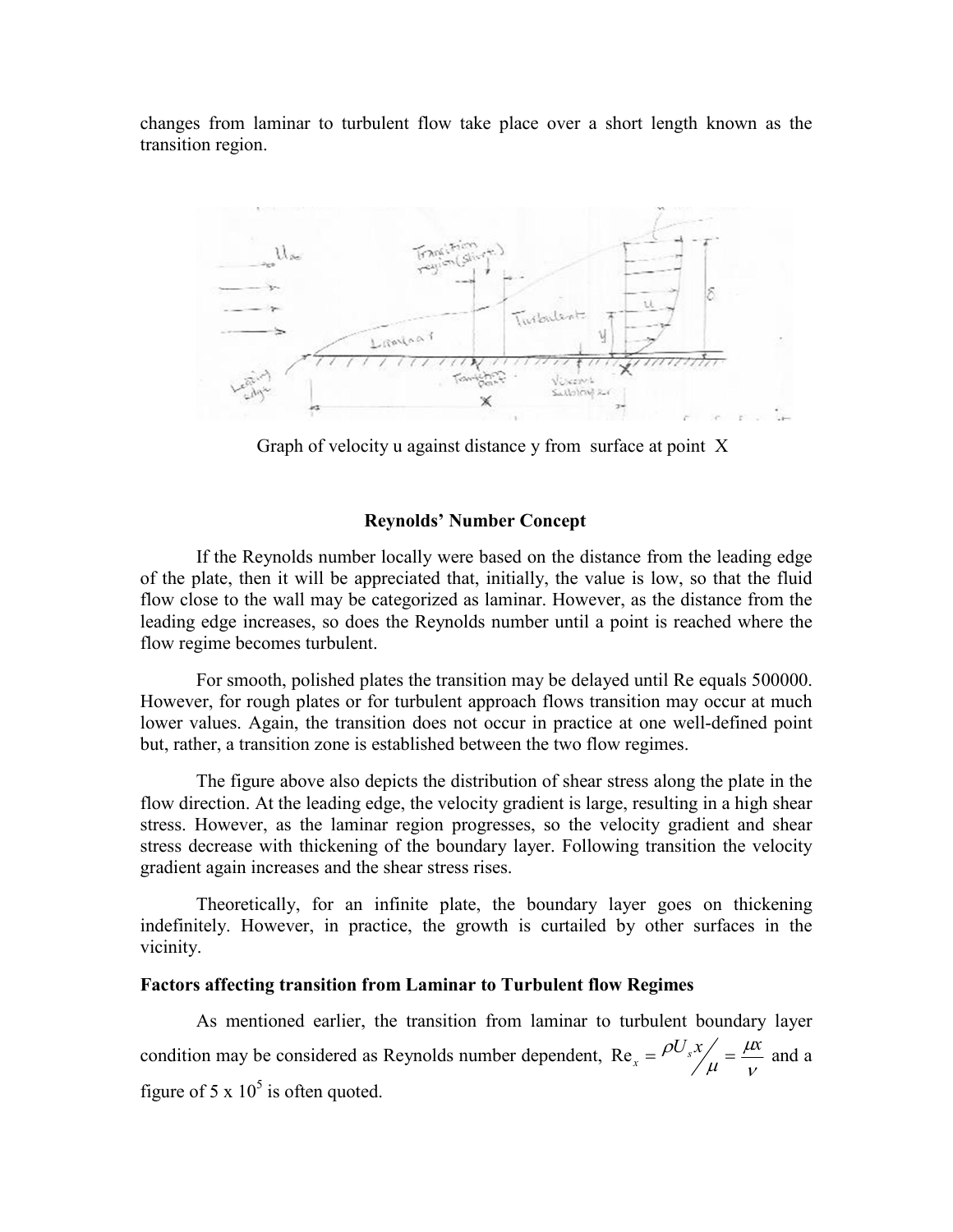However, this figure may be considerably reduced if the surface is rough. For Re  $\leq 10^5$ , the laminar layer is stable; however, at Re near 2 x 10<sup>5</sup> it is difficult to prevent transition.

The presence of a pressure gradient  $\frac{dp}{dx}$  can also be a major factor. Generally, if  $\frac{dp}{dx}$  is positive, then transition Reynolds number is reduced, a negative  $\frac{dp}{dx}$ increasing transition Reynolds number.

## **Boundary Layer thickness (** $\sigma$ **)**

The velocity within the boundary layer increases from zero at the boundary surface to the velocity of the main stream asymptotically. Therefore the thickness of the boundary layer is arbitrarily defined as that distance from the boundary in which the velocity reaches 99 per cent of the velocity of the velocity of the free stream  $(u = 0.99U)$ . It is denoted by the symbol  $\sigma$ . This definition however gives an approximate value of the boundary layer thickness and hence  $\sigma$  is generally termed as nominal thickness of the boundary layer.

The boundary layer thickness for greater accuracy is defined as in terms of certain mathematical expression which are the measure of the boundary layer on the flow. The commonly adopted definitions of the boundary layer thickness are:

- 1. Displacement thickens ( $\sigma^*$ )
- 2. Momentum thickness  $(\theta)$
- 3. Energy thickness  $(\partial_e)$

# **- Displacement thickness** ( $\sigma^*$ )

The displacement thickness can be defined as the distance measured perpendicular to the boundary by which the main/free stream is displaced on account of formation boundary layer.

Or

It is an additional "Wall thickness" that would have to be added to compensate for the reduction in flow rate on account of boundary layer formation".



## Displacement thickness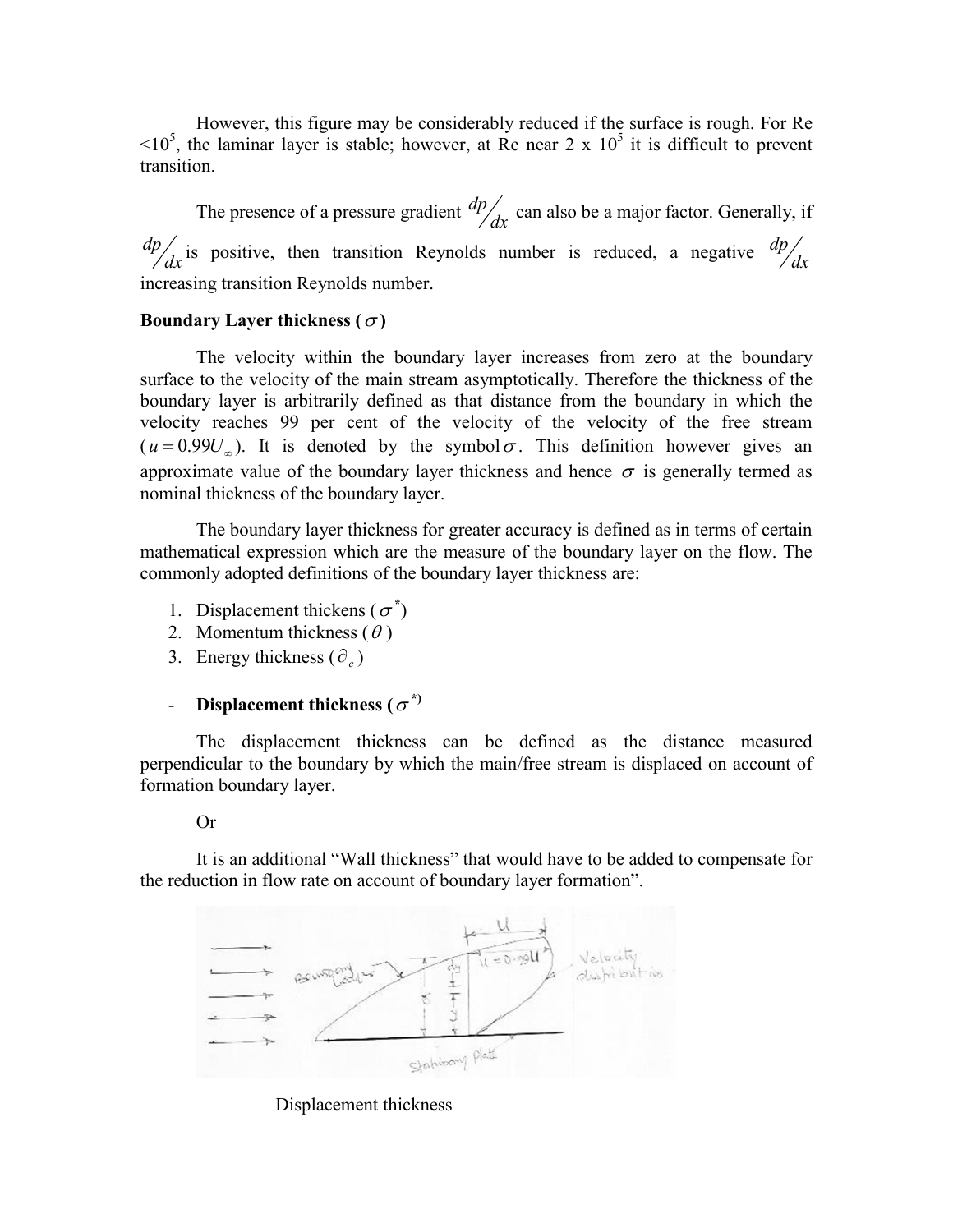Let fluid of density  $\ell$  flow past a stationary plate with velocity U as shown above. Consider an elementary strip of thickness dry at a distance y from the plate.

Assumed unit width, the mass flow per second through the elementary strip

*udy i*

Mass of flow per second through the elementary strip (unit width) if the plate were not there

 $=$   $\ell u dv$  --------------------  $(ii)$ 

Reduce the mass flow rate through the elementary strip

$$
= \ell u dy - \ell u dy
$$

$$
= \ell (u - u) dy
$$

Total momentum of mass flow rate due to introduction of plate

$$
= \int_0^{\delta} \rho (U - u) dy
$$
 ---  $---$  ---  $---$  ---  $(iii)$ 

(If the fluid is incompressible)

Let the plate is displaced by a distance  $\sigma^*$  and velocity of flow for the distance  $\sigma$ **\*** is equal to the main/free stream velocity (i.e. U). Then, loss of the mass of the fluid/sec. flowing through the distance  $\sigma^*$ .

 $= \rho U \sigma^*$  ------------- (*iv*)

Equating eqns. (iii) and (iv) we get

$$
= \rho U \sigma^* = \int_0^{\sigma} \rho (U - u) dy
$$
  
or  

$$
\sigma^* = \int_0^{\sigma} \left(1 - \frac{u}{U}\right) dy
$$

## **Momentum Thickness (** $\theta$ **)**

This is defined as the distance which the total loss of momentum per second be equal to if it were passing a stationary plate. It is denoted by  $\theta$ .

It may also be defined as the distance, measured perpendicular to the boundary of the solid body by which the boundary should be displaced to compensate for reduction in momentum of the flowing fluid on account of boundary layer formation.

Refer to diagram of displacement thickness above,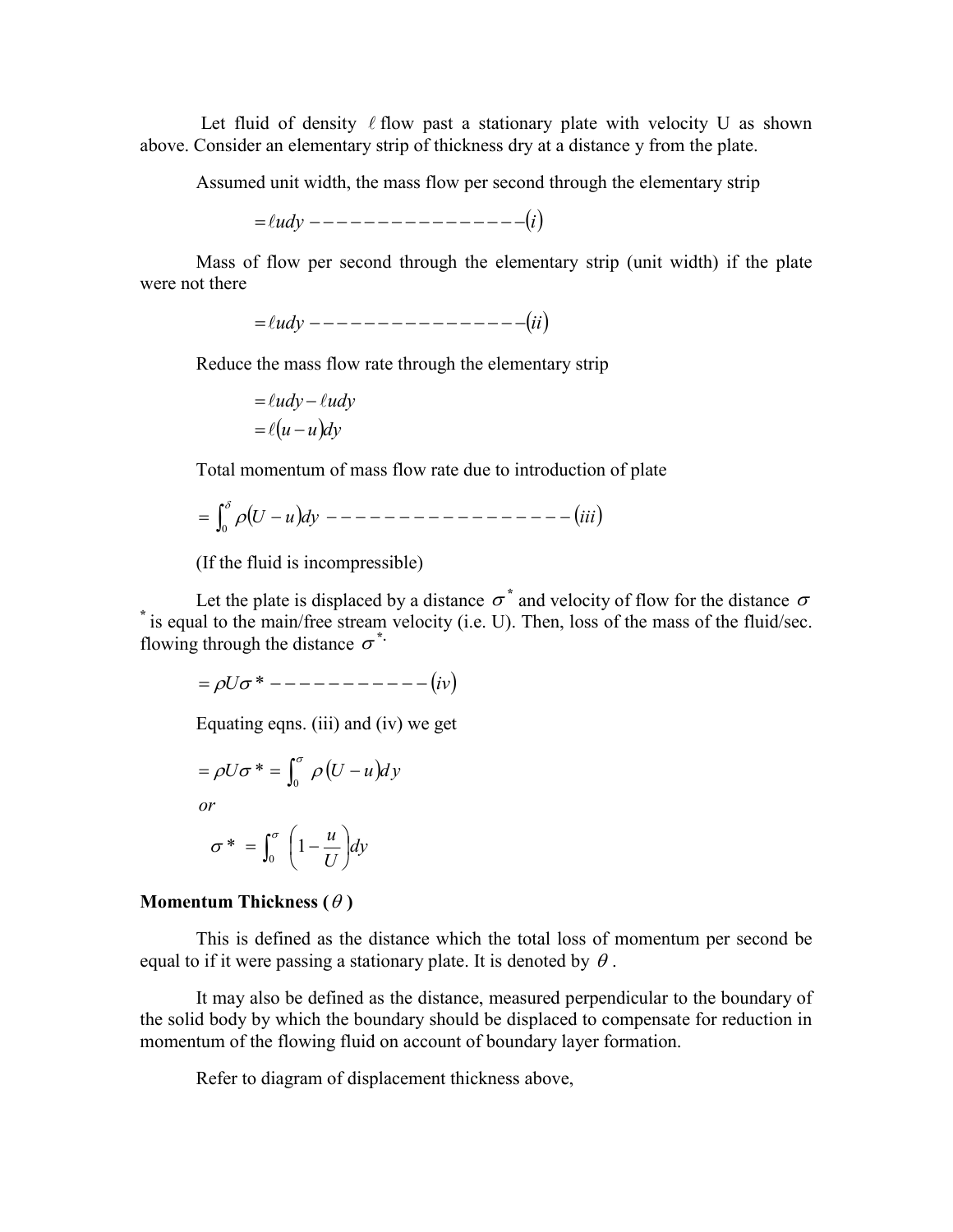Mass of flow per second through the elementary strip =  $\rho u dy$ 

Momentum/Sec. of this fluid inside the boundary layer

$$
= \rho u dy \times U = \rho u^2 dy
$$

Momentum/sec. of the same mass of fluid before entering boundary layer  $= \rho u U dy$ 

Loss of Momentum/sec. =  $\rho uUdv - \rho u^2dy = \rho u(U - u)dy$ 

∴ Total loss of momentum/sec

$$
= \int_0^{\delta} \rho u (U - u) dy - - - - - - - - - - (i)
$$

Let  $\theta$  = Distance by which plate is displaced when the fluid is flowing with a constant velocity U. then loss of momentum/Sec. of fluid flowing through distance  $\theta$ with a velocity U.

$$
=\rho \theta U^2
$$
 --- — — — — — — — — — — — (ii)

Equating eqns. (i) and (ii), we have

$$
\rho \theta u^2 = \int_0^\delta \rho u (U - u) dy
$$
  

$$
OR
$$
  

$$
\theta = \int_0^\delta \frac{u}{U} \left( 1 - \frac{u}{U} \right) dy
$$

## **Energy Thickness**  $(\partial_e)$

Energy thickness is defined as the distance measured perpendicular to the boundary of the solid body, by which the boundary should be displaced to compensate for the reduction in K.E of the flowing fluid on account of boundary layer formation. It is denoted by  $(\partial_e)$ 

Refer to the above displacement thickness diagram,

Mass of flow per second through the elementary strip =  $\rho u dy$ 

K.E of this fluid inside the boundary layer =  $\frac{1}{2}mu^2 = \frac{1}{2}(\rho u dy)u^2$ 

K.E of the same mass of fluid before entering the boundary layer

 $\frac{1}{2}(\rho u dy)u^2$ 

Loss of K.E. through elementary strip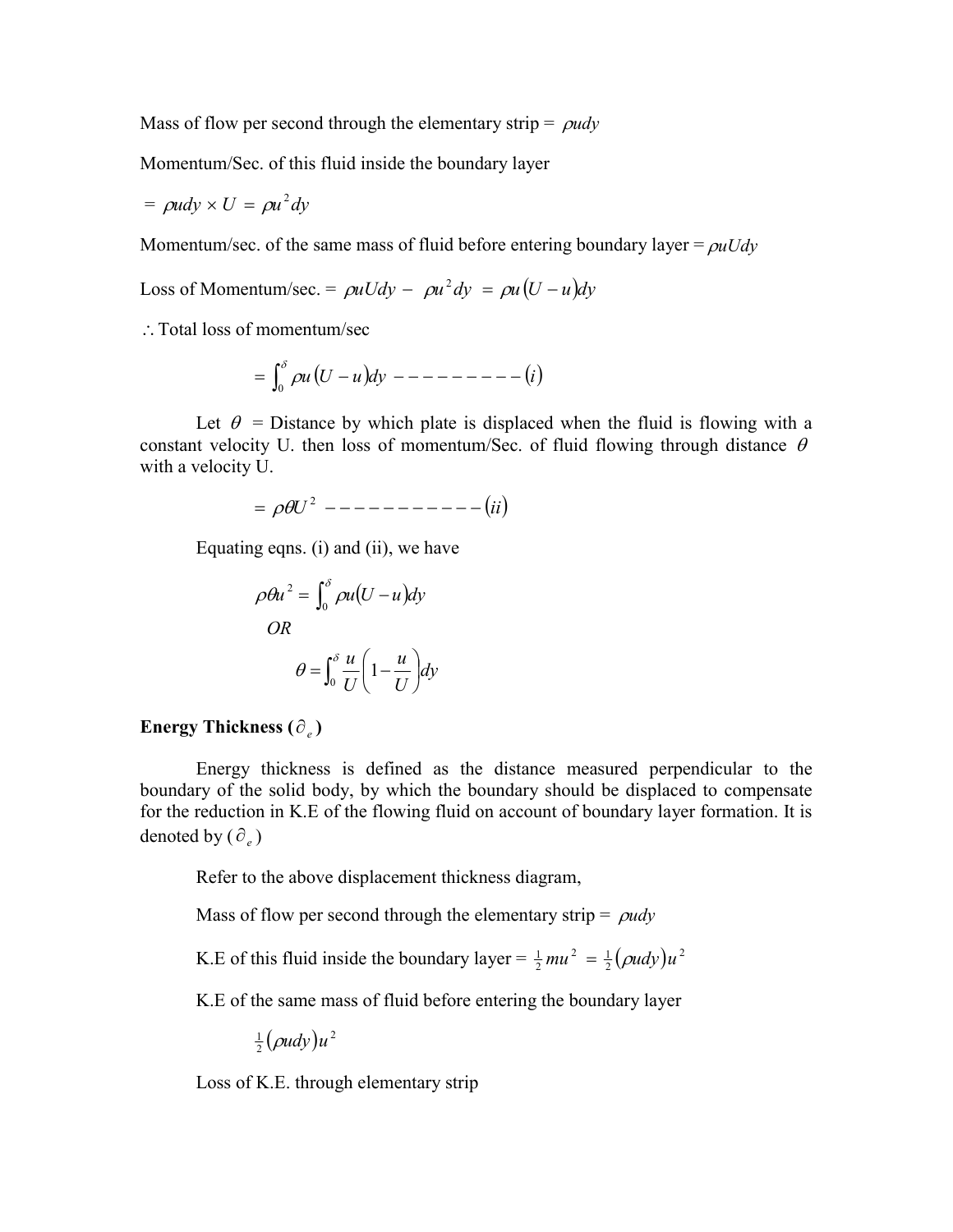*uU u dy i udy u udy u* 2 2 2 1 2 2 2 1 2 1 

: Total loss of K.E of fluid =  $\int_0^{\delta} \frac{1}{2} \rho u (U^2 - u^2)$  $\frac{1}{2}$   $\rho u \left( U^2 - u^2 \right)$ dy

Let  $\partial_e$  = Distance by which the plate is displaced to compensate for the reduction in K.E Then loss of K.E. through  $\partial_e$  of fluid flowing with velocity

$$
U = \frac{1}{2} \left( \rho U \delta_e \right) U^2
$$
 --- --- --- --- (ii)

Equating eqns (i) and (ii), we have

$$
\frac{1}{2}(\rho u dy)u^2 = \int_0^\delta \frac{1}{2}\rho u (U^2 - u^2) dy
$$

$$
\delta_e = \frac{1}{U^3} \int_0^\delta u (U^2 - u^2) dy
$$

or

$$
\int_0^\delta \frac{u}{U} \left(1 - \frac{u^2}{U^2}\right) dy
$$

#### **Momentum Equation for Boundary Layer by Von Karman**

Von Karman suggested a method based on the momentum equation by the use of which the growth of a boundary layer along a flat plate, the wall shear stress and the drag force could be determined (when the velocity distribution in the boundary layer is known). Starting from the beginning of the plate, the method can be wed for both laminar and turbulent boundary layers.

The figure below shows a fluid flowing over a thin plate (placed at zero incidence) with a free stream velocity equal to U. Consider a small length dx of the plate at a distance x from the leading edge as shown in fig. (a). Consider unit width of plate perpendicular to the direction of flow.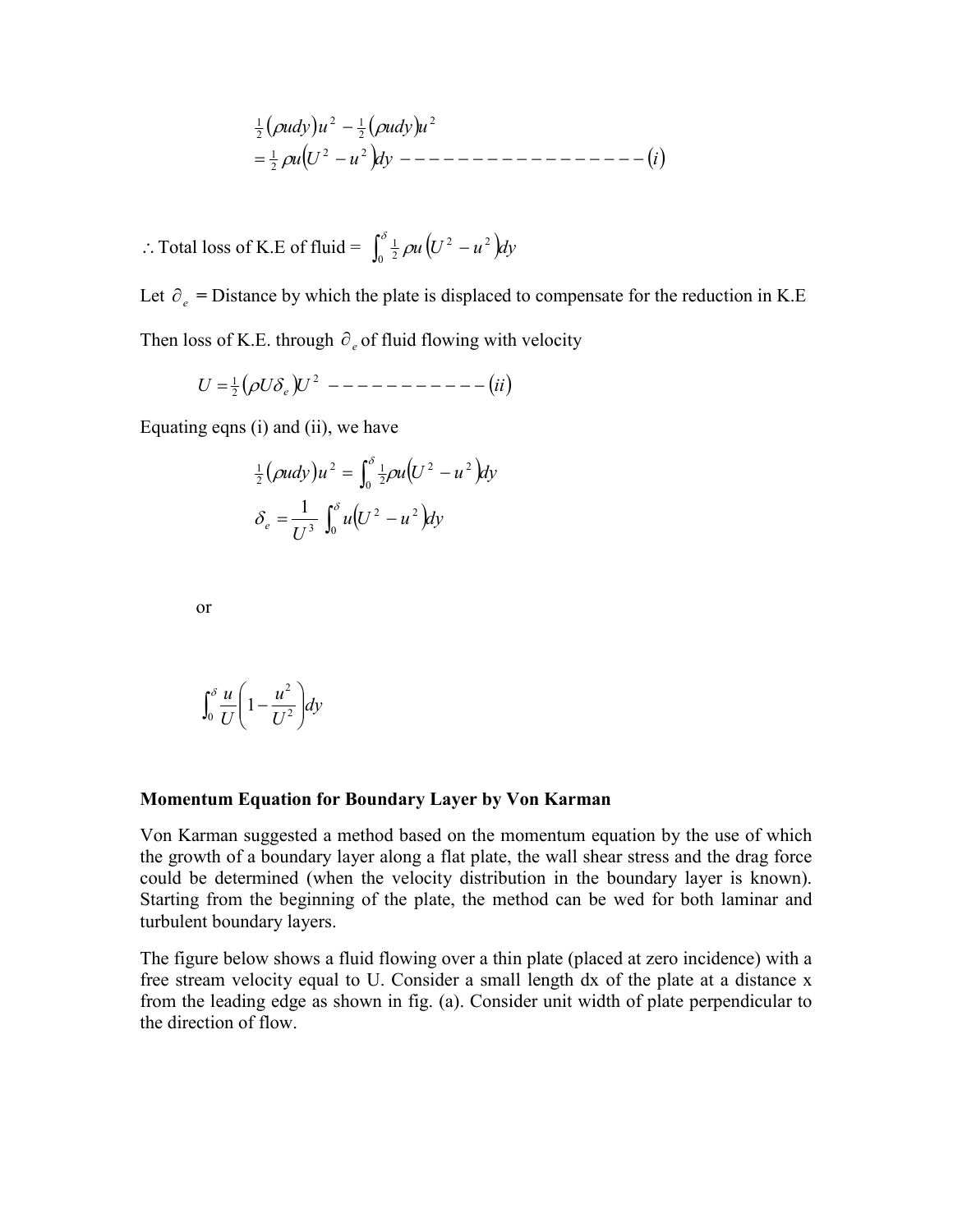

Fig.(a) and (b) Momentum equation for boundary layer by Von Karman

Let ABCD be a small element of a boundary layer (the edge DC represents the outer edge of the boundary layer).

Mass rate of fluid entering through AD

$$
= \int_0^{\delta} \rho u dy + \frac{d}{dx} \left[ \int_0^{\delta} \rho u dy \right] dx
$$
 --- 
$$
- \left[ - \left( - \frac{1}{2} \right) \right] \begin{bmatrix} i.e. (mass \ through \ AD) + \frac{d}{dx} \\ (mass \ through \ AD) x dx \end{bmatrix}
$$

 $\therefore$  Mass rate of fluid entering the control volume through the surface DC

 $=$  mass rate of fluid through BC – Mass rate of fluid through AD

 *udy dx iv dx d udy dx udy iii dx <sup>d</sup> udy* 0 0 0 0

The fluid is entering through DC with a uniform velocity U.

Momentum rate of fluid entering the control volume of X-direction through AD.

$$
\int_0^\delta \rho u^2 dy \ \ --- \ --- \ --- \ --- \ --- \ (v)
$$

Momentum rate of fluid leaving the Control Volume in X-direction through BC

$$
= \int_0^{\delta} \rho u^2 dy + \frac{d}{dx} \left[ \int_0^{\delta} \rho u^2 dy \right] dx - \cdots - \cdots - \cdots - \cdots - \cdots - \cdots - \cdots - \cdots - \cdots
$$

Momentum rate of fluid entering the control volume through DC in X-direction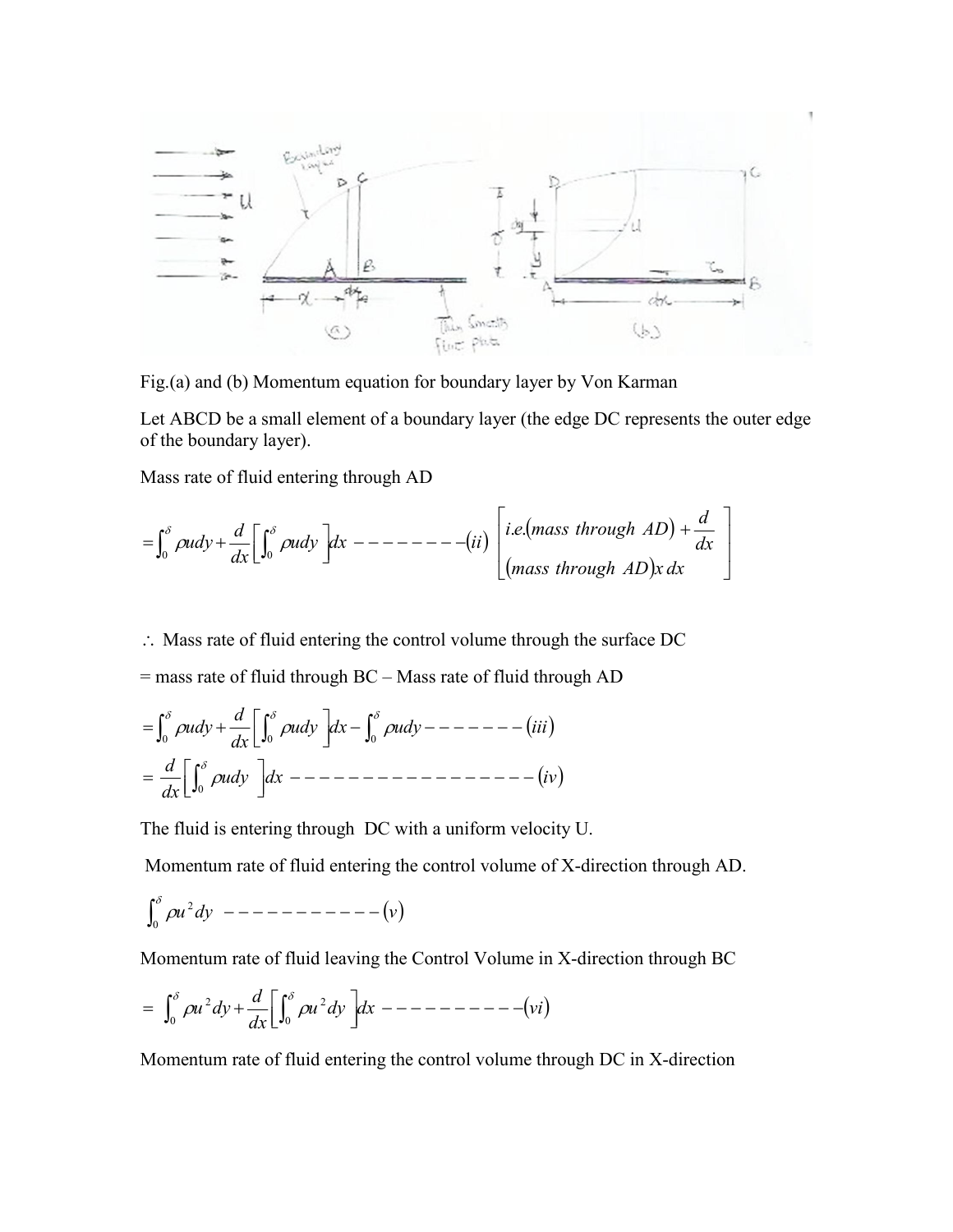*uUdy dx viii dx d udy dx U Velocity U vii dx d* 0 0 

: Rate of change of momentum of Control Volume

 $=$  Momentum rate of fluid through BC – Momentum rate of fluid through AD – Momentum of fluid through DC

$$
= \int_0^{\delta} \rho u^2 dy + \frac{d}{dx} \left[ \int_0^{\delta} \rho u^2 dy \right] dx - \int_0^{\delta} \rho u^2 dy + \frac{d}{dx} \left[ \int_0^{\delta} \rho u U dy \right] dx - \int_0^{\delta} \rho u U dy
$$
  
\n
$$
= \frac{d}{dx} \left[ \int_0^{\delta} \rho u^2 dy - \int_0^{\delta} \rho u U dy \right] dx - \int_0^{\delta} \rho u U dy
$$
  
\n
$$
= \frac{d}{dx} \left[ \int_0^{\delta} (\rho u^2 dy - \rho u U dy) \right] dx
$$
  
\n
$$
= \frac{d}{dx} \left[ \rho \int_0^{\delta} (u^2 - u U) dy \right] dx - \int_0^{\delta} \rho u U dy
$$

As per momentum principle, the rate of change of momentum on the control volume BCD must be equal to the total force on the control volume in the same direction. The only external force acting on the control volume is the share force acting on the side AB in the direction B to A (fig. b) above). The value of this force (drag force) is given by,

$$
\Delta F_D = \tau_o \times dx
$$

Thus the total external force in the direction of the rate of change of momentum  $= - \tau_{o} \times dx$  ------- (xi)

Equating equation  $(x)$  and  $(xi)$ , we have

$$
- \tau_o \times dx = \rho \frac{d}{dx} \left[ \int_{\delta}^{\delta} (u^2 - uU) dy \right] dx
$$

Or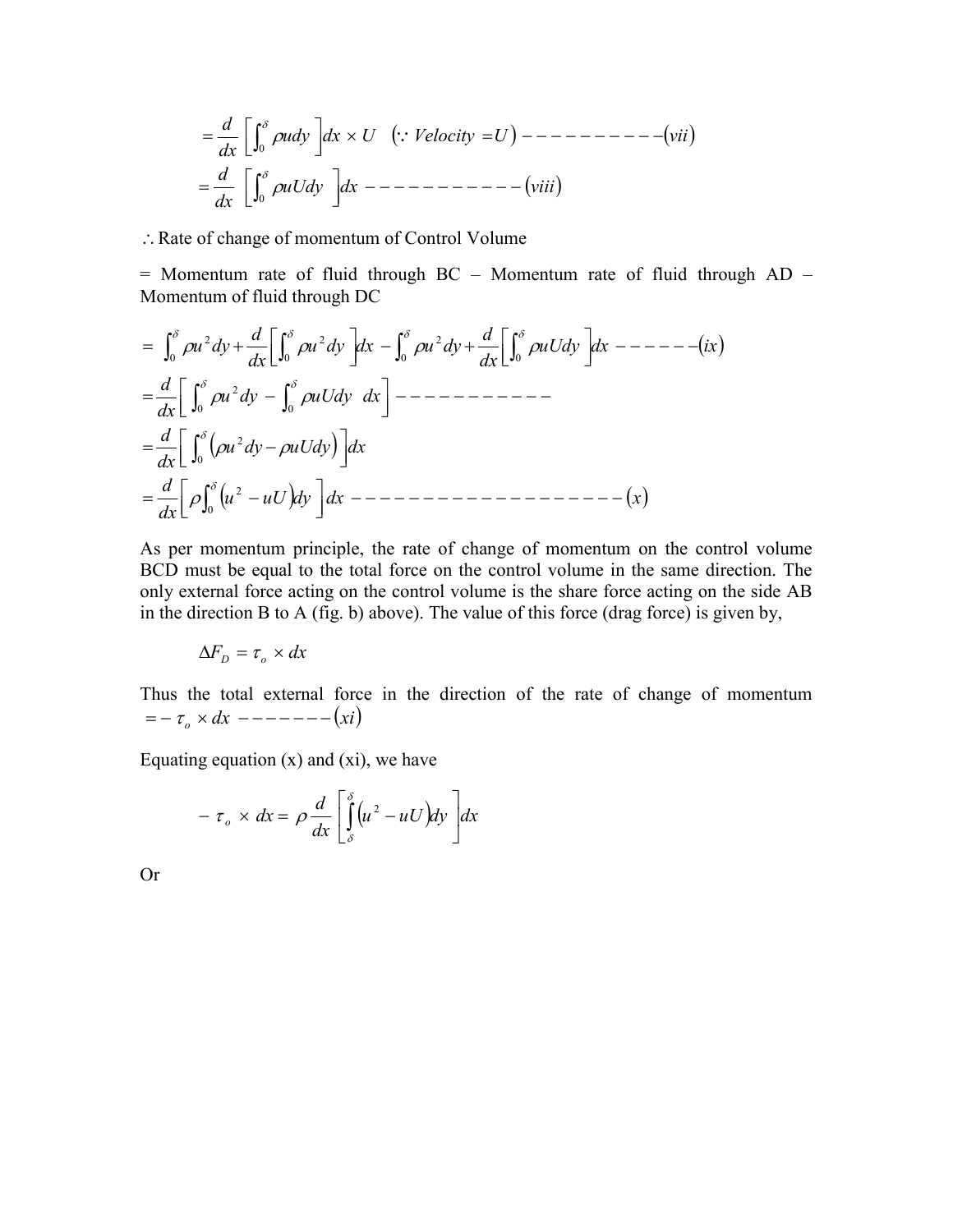$$
\rho \frac{d}{dx} \left[ \int_{\delta}^{\delta} (u^2 - uU) dy \right]
$$
  
\nor,  $= \rho \frac{d}{dx} \left[ \int_{\delta}^{\delta} (uU - u^2) dy \right]$   
\n $= \rho \frac{d}{dx} \left[ \int_{0}^{\delta} U^2 \left( \frac{u}{U} - \frac{u^2}{U^2} \right) dy \right]$   
\n $= \rho U \frac{d}{dx} \left[ \int_{0}^{\delta} \frac{u}{U} \left[ 1 - \frac{u}{U} \right] dy \right]$   
\nor  $\frac{\tau_o}{\rho U^2} = \frac{d}{dx} \left[ \int_{0}^{\delta} \frac{u}{U} \left( 1 - \frac{u}{U} \right) \right] dy$ 

But,

$$
\int_{0}^{\delta} \frac{u}{U} \left( 1 - \frac{u}{U} \right) dy = \text{momentum thickness } \theta
$$
\n
$$
\therefore \frac{\tau_o}{\rho U^2} = \frac{d\theta}{dx} \text{---} \text{---} \text{---} \text{---} \text{(xvii)}
$$

This equation is known as von Karman momentum equation for boundary layer flow and it is used to find out the frictional drag on smooth flat plate for both laminar and turbulent boundary layer.

The following boundary conditions must be satisfied for any assumed velocity distribution.

(i) At the surface of the plate 
$$
y = 0
$$
,  $U = 0$ ,  $\frac{du}{dy} = \text{finite value}$ 

(ii) At the outer edge of boundary layer 
$$
y = \delta
$$
,  $u = U$ ,  $y = \delta$ ,  $\frac{du}{dy} = 0$ 

The sheer stress,  $\tau_o$  for a given velocity profile in laminar, transition or turbulent zone is obtained from equations (xii) and (xiii) above. Then drag force on a small distance dx of a plate is given by

$$
\Delta F_D = shear \, stress \times area
$$
  
=  $\tau_o \times (B \times dx) = \tau_o \times B \times dx$  [assuming width of plate as unity]  
where,  $B = width$  of the plate  
:. Total drag on the plate of length L one side,  

$$
F_D = \int \Delta F_D = \int_0^L \tau_o \times B \times dx
$$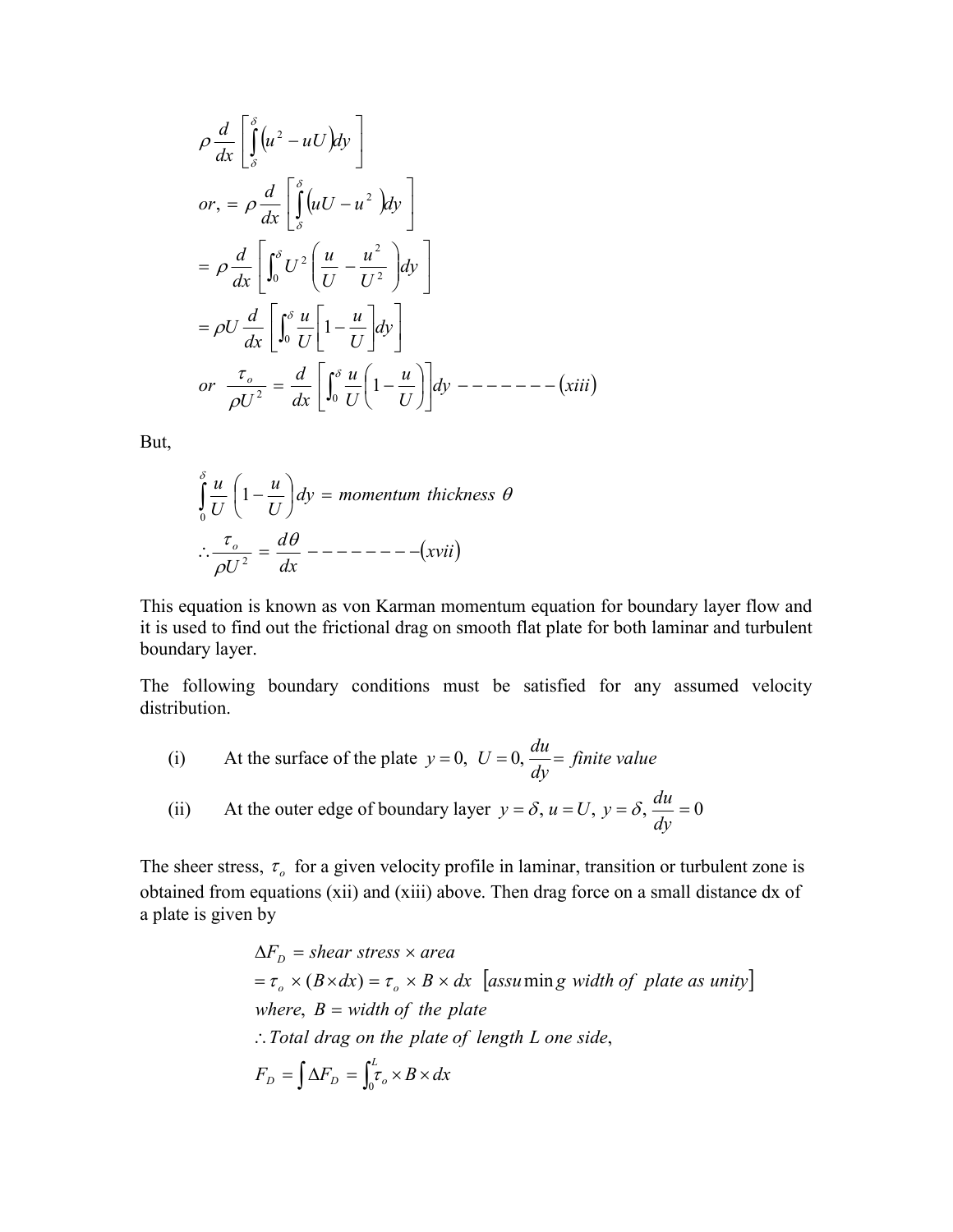- The ratio of the shear stress to the quantity  $\frac{1}{2} \ell u^2$  is known as the Local coefficient of drag" (or co-efficient of skin fraction) and is denoted by  $C_D^*$  i.e.

$$
C_D^* = \frac{\tau_o}{\frac{1}{2}\rho u^2}
$$

- The ratio of the total drag force to the quantity  $\frac{1}{2} \ell u^2$  is called 'Averagecoefficient of drag' and is denoted by C<sub>D</sub> i.e.  $C_D^* = \frac{P_D}{1.24H^2}$  $\frac{1}{2}$ \* *AU*  $C_D^* = \frac{F_D}{\frac{1}{2} \rho A}$ 

 $\ell$ =Mass density of fluid

 $A = Area of surface/plate, and$ 

 $U$  = free stream velocity

# **EXAMPLE 1**

The velocity distribution in the boundary layer is given by  $\frac{u}{U} = \frac{y}{\sigma}$ *y U*  $\frac{u}{\sqrt{u}} = \frac{y}{x}$ , where u is the velocity y from the plate and u=U at ,  $y = \delta$ ,  $\delta$  being boundary layer thickness. Find

- i. The displacement thickness
- ii. The momentum thickness
- iii. The energy thickness and

iv. The value of 
$$
\frac{\delta^*}{\theta}
$$

# **Solution:**

Velocity distribution:  $\frac{u}{U} = \frac{y}{\sigma}$ *y U*  $\frac{u}{\sqrt{u}} =$ 

(i) The displacement thickness  $\delta^*$ 

$$
\delta^* = \int_0^\delta \left(1 - \frac{u}{U}\right) dy
$$

$$
= \int_0^\delta \left(1 - \frac{y}{\delta}\right) dy
$$

$$
= \left[ y - \frac{y^2}{2\delta} \right]_0^\delta
$$

$$
= \left( \delta - \frac{\delta^2}{2\delta} \right) = \delta - \frac{\delta}{2}
$$

$$
= \frac{\delta}{2}
$$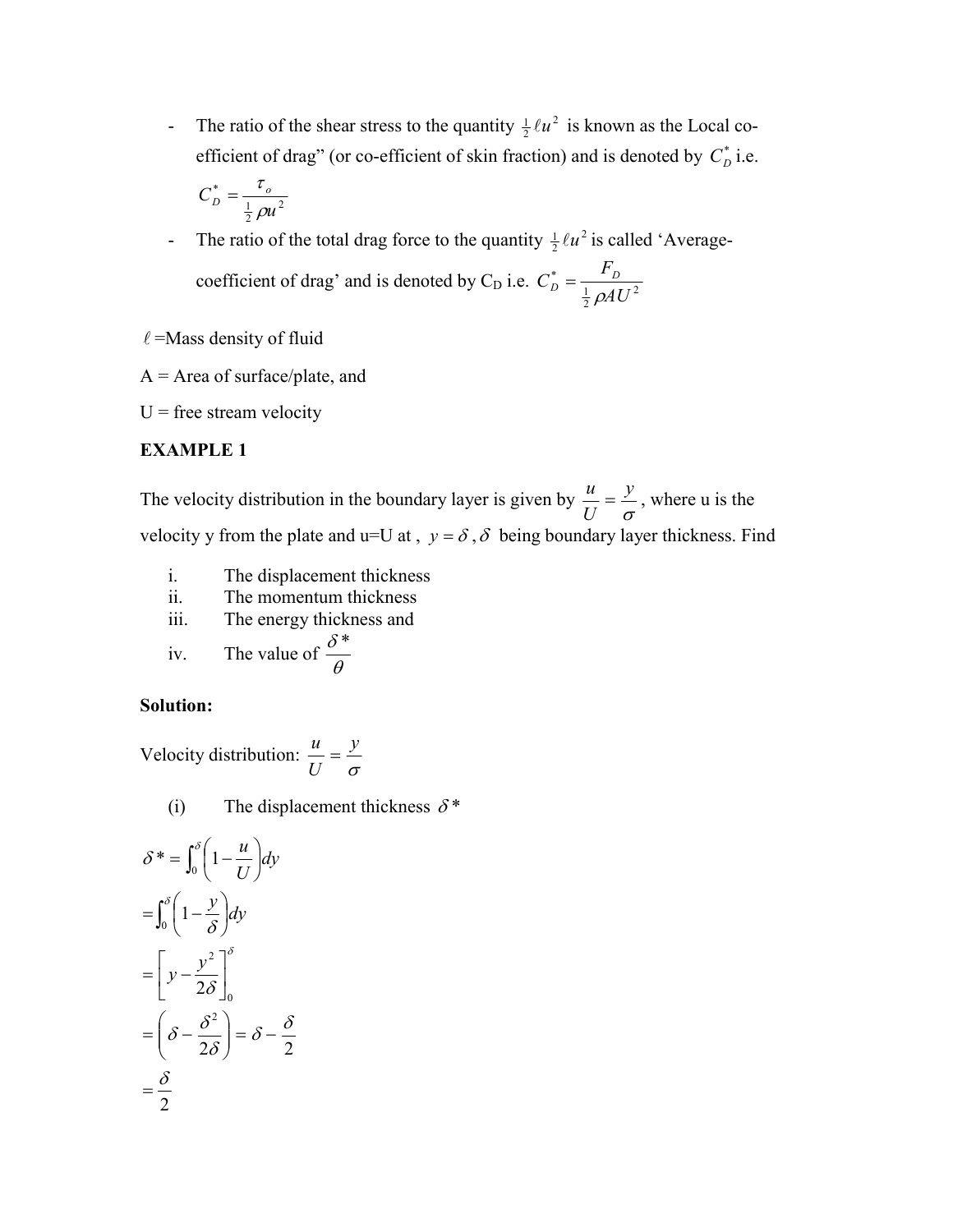(ii) The momentum thickness

$$
\theta = \int_{o}^{s} \frac{u}{U} \left( 1 - \frac{u}{U} \right) dy
$$

$$
= \int_{o}^{s} \frac{y}{\delta} \left( 1 - \frac{y}{\delta} \right) dy
$$

$$
= \int_{o}^{s} \left( \frac{y}{\delta} - \frac{y^{2}}{\delta^{2}} \right) dy
$$
  
or

$$
\theta = \left[\frac{y^2}{2\delta} - \frac{y^3}{3\delta^2}\right]_0^{\sigma} = \frac{\delta^2}{2\delta} - \frac{\delta^3}{3\delta^2} = \frac{\delta}{2} - \frac{\delta}{3} = \frac{\delta}{6}
$$

$$
(iii)
$$

$$
\delta_e = \int_0^{\delta} \frac{u}{U} \left( 1 - \frac{u^2}{U^2} \right) dy
$$
  
\n
$$
= \int_0^{\delta} \frac{y}{\delta} \left( 1 - \frac{y^2}{\delta^2} \right) dy = \int_0^{\delta} \left( \frac{y}{\delta} - \frac{y^3}{\delta^3} \right) dy
$$
  
\n
$$
= \left[ \frac{y^2}{2\delta} - \frac{y^4}{4\delta^3} \right]_0^{\delta} = \frac{\delta^2}{2\delta} - \frac{\delta^4}{4\delta^3}
$$
  
\n
$$
= \frac{\delta}{2} - \frac{\delta}{4}
$$
  
\n
$$
= \frac{\delta}{4}
$$

(iv) The value of 
$$
\frac{\delta^*}{\theta}
$$
  

$$
\frac{\delta^*}{\theta} = \frac{\delta}{\delta/6}
$$

$$
= 3.0
$$

# **Example 2**

The velocity distribution in the boundary layer is given by  $\frac{u}{U} = \frac{3}{2} \frac{y}{\sigma} - \frac{1}{2} \frac{y^2}{\sigma^2}$ , 2 3 2 2 σ 2 σ *y y U*  $\frac{u}{v} = \frac{3}{2} \frac{y}{v} - \frac{1}{2} \frac{y^2}{v^2}$ ,  $\sigma$  being the boundary layer thickness

Calculate the following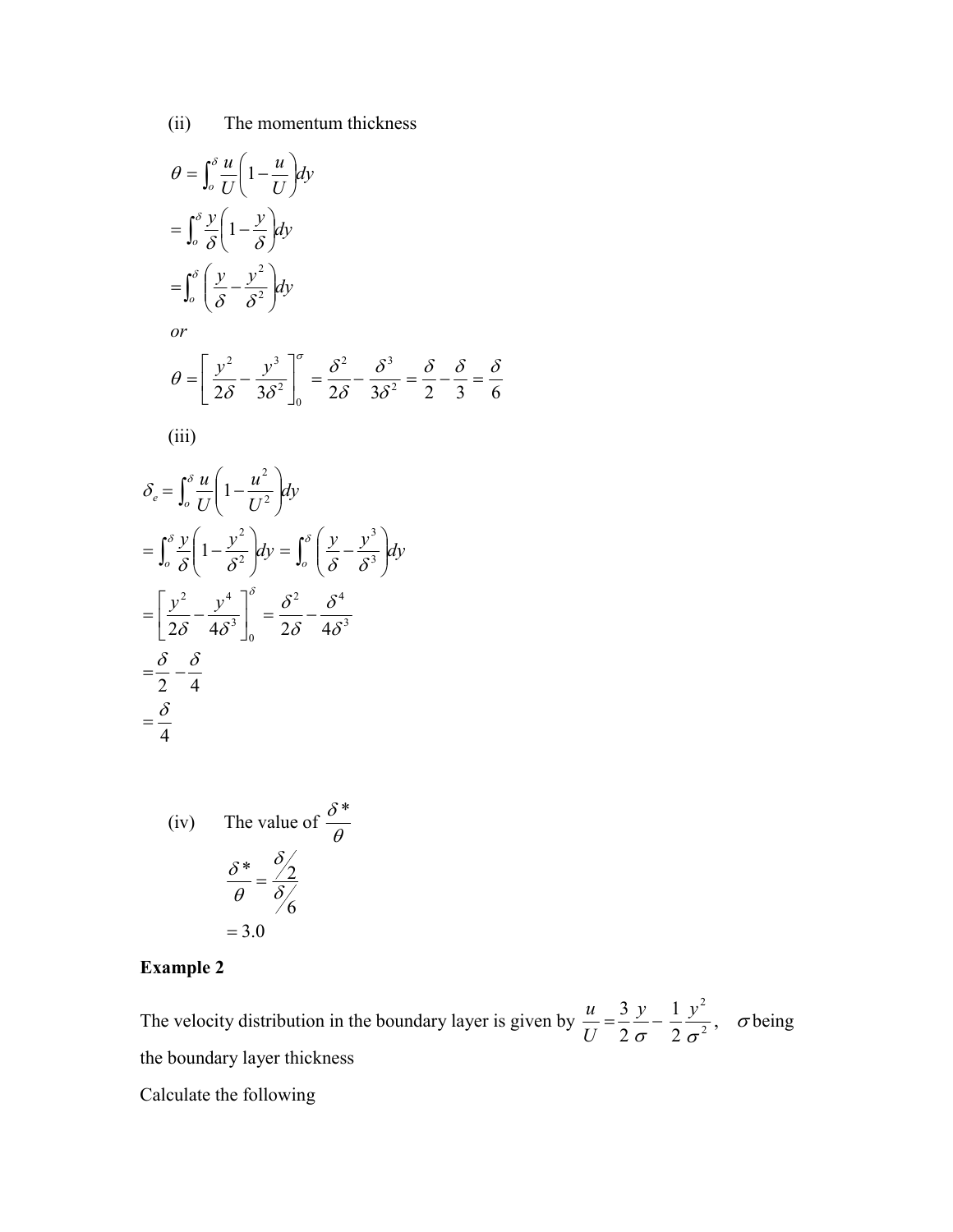(i) The ratio of displacement thickness to boundary layer thickness  $\left| \frac{6}{5} \right|$ J  $\left(\frac{\delta^*}{\delta}\right)$  $\setminus$ ſ  $\delta$  $\delta^*$ (ii) The ratio of momentum thickness to boundary layer thickness  $\left|\frac{z}{s}\right|$  $\bigg)$  $\left(\frac{\theta}{s}\right)$  $\setminus$ ſ δ  $\theta$ 

# **Solution**

Velocity distribution:  $\frac{u}{U} = \frac{3}{2} - \frac{1}{2} \frac{y}{\sigma^2}$ 2 2 1 2 3 σ 2 σ *y y U*  $\frac{u}{\sqrt{u}} = \frac{3}{2} \frac{y}{\sqrt{u}}$ 

(i) 
$$
\frac{\delta^*}{\delta}:
$$
  
\n
$$
\delta^* = \int_0^{\delta} \left(1 - \frac{u}{U}\right) dy = \int_0^{\delta} \left(1 - \frac{3y}{2\sigma} + \frac{1}{2}\frac{y^2}{\sigma^2}\right) dy
$$
  
\n
$$
= \left[ y - \frac{3}{2} \times \frac{y^2}{3\sigma} + \frac{1}{2} \times \frac{y^3}{3\sigma^2} \right]_0^{\delta}
$$
  
\n
$$
\left[ \sigma - \frac{3}{4} \frac{\sigma^2}{\sigma} + \frac{1}{2} \frac{\sigma^2}{3\sigma^2} \right]
$$
  
\n
$$
= \left( \sigma - \frac{3}{4} \sigma + \frac{\sigma}{6} \right)
$$
  
\n
$$
\sigma^* = \frac{5}{12} \sigma
$$
  
\n
$$
\therefore \frac{\sigma^*}{\sigma} = \frac{5}{12} \sigma.
$$

(iii) 
$$
\frac{\theta}{\sigma}
$$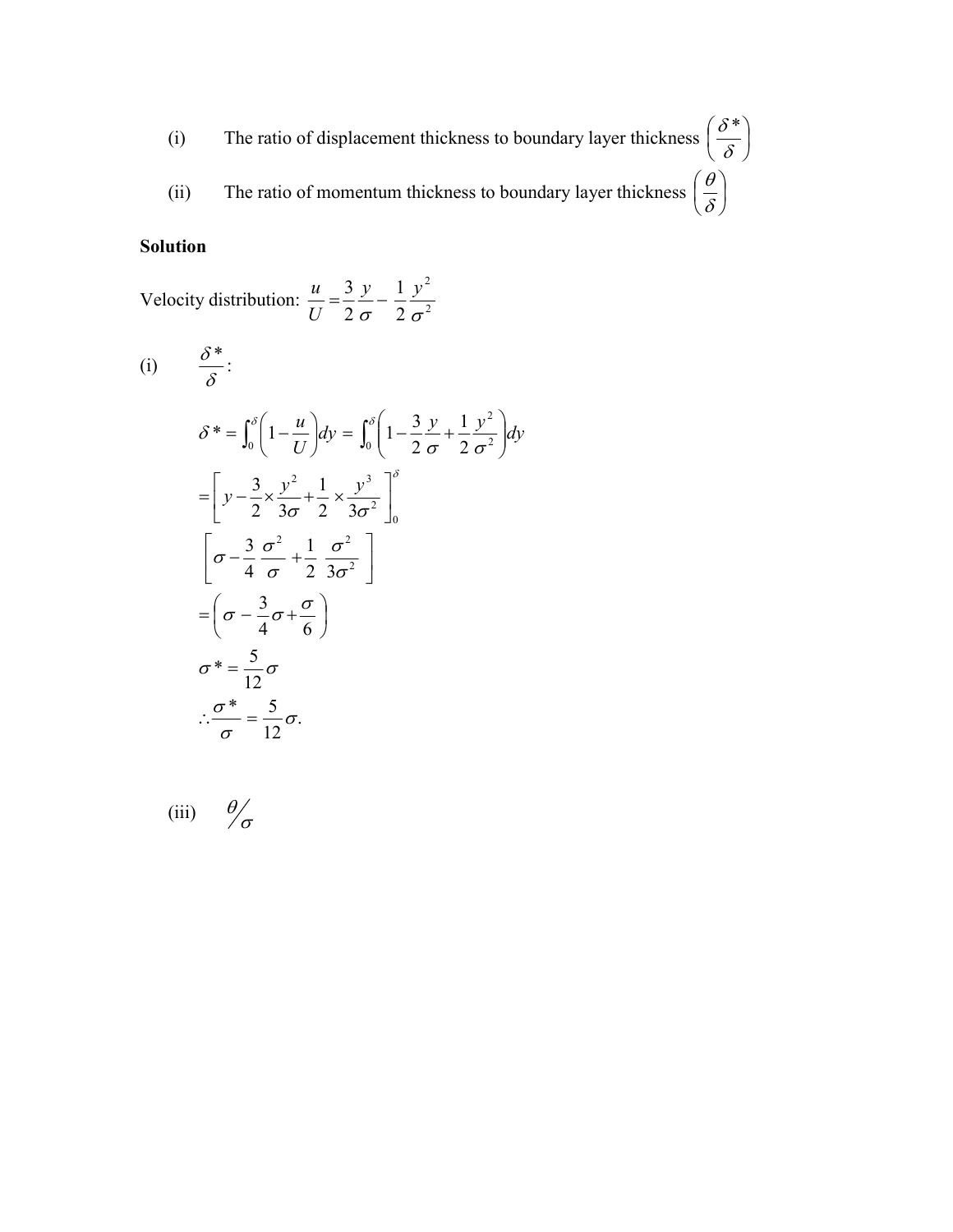$$
\theta = \int_0^{\sigma} \frac{u}{U} \left( 1 - \frac{u}{U} \right) dy
$$
  
\n
$$
= \int_0^{\sigma} \left( \frac{3}{2} \frac{y}{\sigma} - \frac{1}{2} \frac{y^2}{\sigma^2} \right) \left( 1 - \frac{3}{2} \frac{y}{\sigma} + \frac{1}{2} \frac{y^2}{\sigma^2} \right) dy
$$
  
\n
$$
= \int_0^{\sigma} \left( \frac{3}{2} \frac{y}{\sigma} - \frac{9}{4} \frac{y^2}{\sigma^2} + \frac{3}{4} \frac{y^3}{\sigma^3} - \frac{1}{2} \frac{y^2}{\sigma^2} + \frac{3}{4} \frac{y^3}{\sigma^3} - \frac{1}{4} \frac{y^4}{\sigma^4} \right) dy
$$
  
\n
$$
= \int_0^{\sigma} 3/2 \frac{y}{\sigma} - \left( \frac{9}{4} \frac{y^2}{\sigma^2} + \frac{1}{2} \frac{y^2}{\sigma^2} \right) + \left( \frac{3}{4} \frac{y^3}{\sigma^3} + \frac{3}{4} \frac{y^3}{\sigma^3} \right) - \frac{1}{4} \frac{y^4}{\sigma^4} \right] dy
$$

$$
\begin{split}\n&= \int_0^{\sigma} \left( \frac{3}{2} \frac{y}{\sigma} - \frac{11}{4} \frac{y^2}{\sigma^2} + \frac{3}{4} \frac{y^3}{\sigma^3} - \frac{1}{4} \frac{y^4}{\sigma^4} \right) dy \\
&= \left[ \frac{3}{2} \frac{y^2}{2\sigma} - \frac{11}{4} \frac{y^3}{3\sigma^2} + \frac{3}{2} \times \frac{y^4}{4\sigma^3} - \frac{1}{4} \times \frac{y^5}{4\sigma^4} \right]_0^{\sigma} \\
&= \left[ \frac{3}{2} \times \frac{y^2}{2\sigma} \times \frac{11}{4} \times \frac{y^3}{3\sigma^2} + \frac{3}{2} \times \frac{\sigma^4}{4\sigma^3} - \frac{1}{4} \times \frac{\sigma^5}{5\sigma^4} \right]_0^{\sigma} \\
\theta &= \left( \frac{3}{4} \sigma - \frac{11}{12} \sigma + \frac{3}{8} \sigma - \frac{1}{20} \sigma \right) = \frac{19}{120} \sigma \\
or \frac{\theta}{\sigma} &= \frac{19}{120}\n\end{split}
$$

#### **Assignment**

(1) If velocity distribution in laminar boundary layer over a flat plate is given by second order polynomial U=a + by + cy<sup>2</sup>, determine its form using the necessary boundary conditions

(2) The velocity distribution in the boundary layer is given by  $\frac{u}{x} = \left(\frac{y}{x}\right)^{\frac{1}{2}}$  $\overline{\phantom{a}}$ J  $\left(\frac{y}{y}\right)$  $\setminus$  $=\left(\frac{y}{\sigma}\right)$ *y U*  $\frac{u}{\sqrt{u}} = \left(\frac{y}{v}\right)^{\frac{1}{\sqrt{2}}}$ , calculate

the following

- (i) Displacement thickness
- (ii) Momentum thickness
- (iii) Shape factor
- (iv) Energy thickness and
- (v) Energy loss due to boundary layer if at a particular section, the boundary layer thickness is 25mm and the free stream velocity is 15m/s. If the discharge through the boundary layer region is  $6m^3/s$  per metre width, express this energy loss in terms of metres of head. Take  $\ell = 1.2 \text{kg} / \text{m}^3$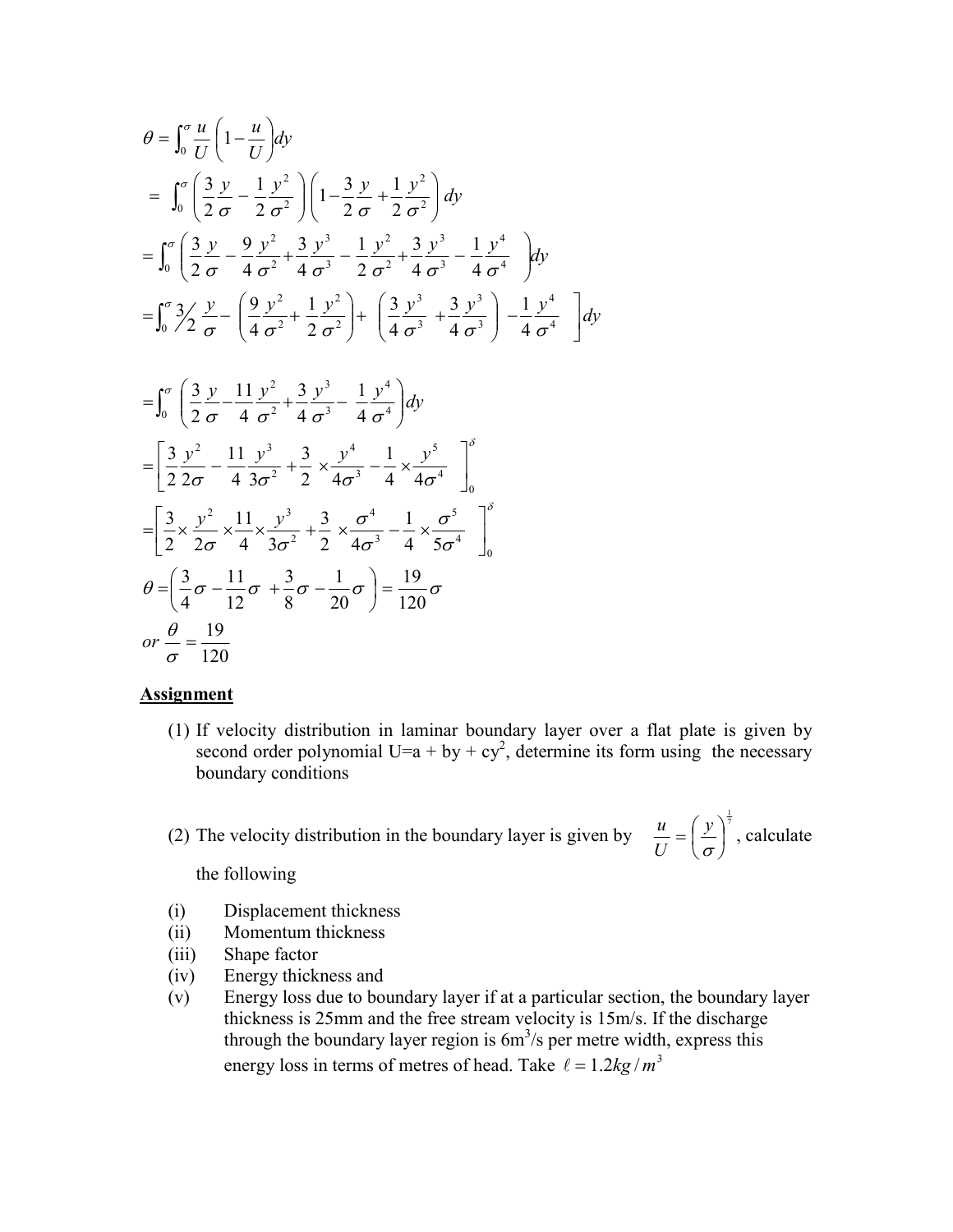(3) In the boundary layer over the face of a high spillway, the velocity distribution was observed to have the following form:

$$
\frac{u}{U} = \left(\frac{y}{\sigma}\right)^{0.22}
$$

The free stream velocity U at a certain section was observed to be 30m/s and boundary layer thickness of 60mm was estimated from the velocity distribution measured at the section. The discharge passing over the spillway was  $6m<sup>3</sup>/s$  per metre length of spillway, calculate

- i. The displacement thickness
- ii. The energy thickness, and
- iii. The loss of energy up to the section under consideration.

## **Laminar Boundary Layer**

Let us find out boundary layer thickness ( $\sigma$ ), shear stress ( $\tau_o$ ) local co-efficient of drag  $(C<sub>D</sub>)$  for the following velocity distribution in the boundary layer:

1. 
$$
\frac{u}{U} = 2\left(\frac{y}{\sigma}\right) - \left(\frac{y}{\sigma}\right)^2
$$

2. 
$$
\frac{u}{U} = \frac{3}{2} \left( \frac{y}{\sigma} \right) - \frac{1}{2} \left( \frac{y}{\sigma} \right)^3
$$

3. 
$$
\frac{u}{U} = 2\left(\frac{y}{\sigma}\right) - 2\left(\frac{y}{\sigma}\right)^3 + \left(\frac{y}{\sigma}\right)^4
$$

4. 
$$
\frac{u}{U} = Sin\left(\frac{\pi}{2}\frac{y}{\sigma}\right)
$$

Case 1: Velocity distribution: 2  $2\left|\frac{y}{z}\right|-\left|\frac{y}{z}\right|$  $\bigg)$  $\left(\frac{y}{y}\right)$  $\setminus$  $\Big| - \Big|$ J  $\left(\frac{y}{y}\right)$  $\setminus$  $=2\left(\frac{y}{\sigma}\right)-\left(\frac{y}{\sigma}\right)$ *y y U*  $\frac{u}{\sqrt{u}} = 2\left(\frac{y}{v}\right) - \left(\frac{y}{v}\right)^2$  ------- (i)

(i) Boundary layer thickness

We know, 
$$
\frac{\tau_o}{\rho U^2} = \frac{d}{dx} \left[ \int_0^{\sigma} \frac{u}{U} \left( 1 - \frac{u}{U} \right) dy \right]
$$

Substituting the value of  $\frac{u}{U}$ , we get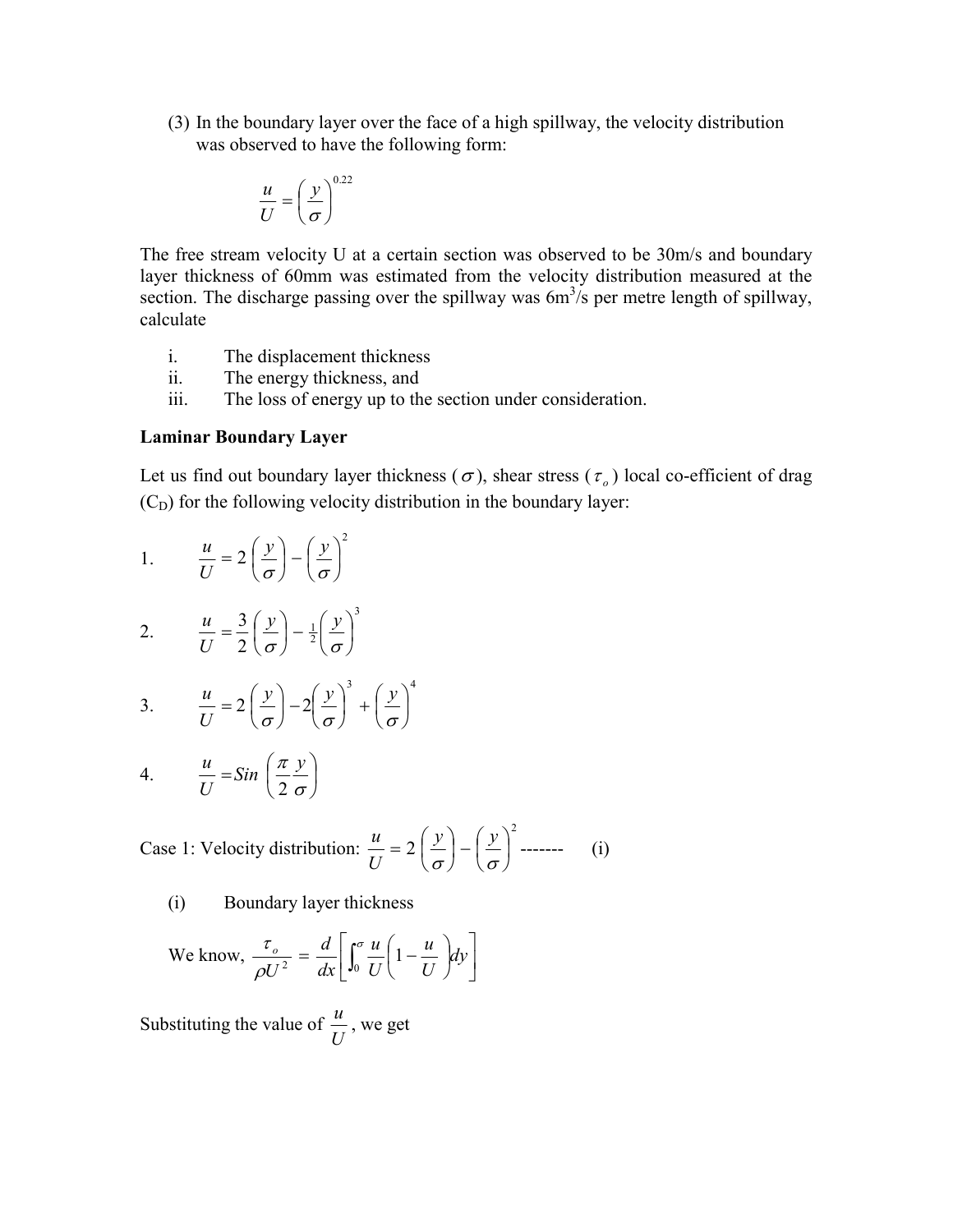$$
\frac{\tau_o}{\rho U^2} = \frac{d}{dx} \left[ \int_0^{\sigma} \left( \frac{2y}{\sigma} - \frac{y^2}{\sigma^2} \right) \left( 1 - \left( \frac{2y}{\sigma} - \frac{y^2}{\sigma^2} \right) \right) dy \right]
$$
\n
$$
= \frac{d}{dx} \left[ \int_0^{\sigma} \left( \frac{2y}{\sigma} - \frac{y^2}{\sigma^2} \right) \left( 1 - \frac{2y}{\sigma} + \frac{y^2}{\sigma^2} \right) dy \right]
$$
\n
$$
= \frac{d}{dx} \left[ \int_0^{\sigma} \left( \frac{2y}{\sigma} - \frac{4y^2}{\sigma^2} + \frac{2y^3}{\sigma^3} - \frac{y^2}{\sigma^2} + \frac{2y^3}{\sigma^3} - \frac{y^4}{\sigma^2} \right) dy \right]
$$
\n
$$
= \frac{d}{dx} \left[ \int_0^{\sigma} \left( \frac{2y}{\sigma} - \frac{5y^2}{\sigma^2} + \frac{4y^3}{\sigma^3} - \frac{y^4}{\sigma^4} \right) dy \right]
$$
\n
$$
= \frac{d}{dx} \left[ \frac{2}{2} \frac{y^2}{\sigma} - \frac{5}{3} \frac{y^2}{\sigma^2} + \frac{4}{4} \frac{y^4}{\sigma^3} - \frac{1}{5} \frac{y^5}{\sigma^4} \right]_0^{\sigma}
$$
\n
$$
= \frac{d}{dx} \left[ \sigma - \frac{5}{3} \sigma + \sigma \frac{1}{5} \sigma \right] = \frac{d}{dx} \left( \frac{2}{15} \sigma \right)
$$
\n
$$
\therefore \tau_o = \rho U^2 \times \frac{d}{dx} \left( \frac{2}{15} \sigma \right) = \frac{2}{15} \rho U^2 \frac{d\delta}{dx} - \frac{1}{15} \rho U^2 \frac{d\delta}{dx} - \frac{1}{15} \rho U^2 \frac{d\delta}{dx} - \frac{1}{15} \rho U^2 \frac{d\delta}{dx} - \frac{1}{15} \rho U^2 \frac{d\delta}{dx} - \frac{1}{15} \rho U^2 \frac{d\delta}{dx} - \frac{1}{
$$

Also, according to Newton's law of viscosity

$$
\tau_o = \mu \left(\frac{dy}{dx}\right)_{y=0} \quad \text{---} \quad \text{---} \quad \text{---} \quad \text{---} \quad \text{---} \quad \text{---} \quad \text{---} \quad \text{---} \quad \text{---} \quad \text{---} \quad \text{---} \quad \text{---} \quad \text{---} \quad \text{---} \quad \text{---} \quad \text{---} \quad \text{---} \quad \text{---} \quad \text{---} \quad \text{---} \quad \text{---} \quad \text{---} \quad \text{---} \quad \text{---} \quad \text{---} \quad \text{---} \quad \text{---} \quad \text{---} \quad \text{---} \quad \text{---} \quad \text{---} \quad \text{---} \quad \text{---} \quad \text{---} \quad \text{---} \quad \text{---} \quad \text{---} \quad \text{---} \quad \text{---} \quad \text{---} \quad \text{---} \quad \text{---} \quad \text{---} \quad \text{---} \quad \text{---} \quad \text{---} \quad \text{---} \quad \text{---} \quad \text{---} \quad \text{---} \quad \text{---} \quad \text{---} \quad \text{---} \quad \text{---} \quad \text{---} \quad \text{---} \quad \text{---} \quad \text{---} \quad \text{---} \quad \text{---} \quad \text{---} \quad \text{---} \quad \text{---} \quad \text{---} \quad \text{---} \quad \text{---} \quad \text{---} \quad \text{---} \quad \text{---} \quad \text{---} \quad \text{---} \quad \text{---} \quad \text{---} \quad \text{---} \quad \text{---} \quad \text{---} \quad \text{---} \quad \text{---} \quad \text{---} \quad \text{---} \quad \text{---} \quad \text{---} \quad \text{---} \quad \text{---} \quad \text{---} \quad \text{---} \quad \text{---} \quad \text{---} \quad \text{---} \quad \text{---} \quad \text{---} \quad \text{---} \quad \text{---} \quad \text{---} \quad \text{---} \quad \text{---} \quad \text{---} \quad \text{---} \quad \text{---} \quad \text{---} \quad \text{---} \quad \text{---} \quad \text{---} \quad \text{---} \quad \text{---} \quad \
$$

Substituting this value in (iii), we get

$$
\tau_o = \frac{2\mu U}{\sigma} \text{---} \text{---} \text{---} \text{---} \text{---} \text{---} \text{div}
$$

Equating the values of  $\tau$ <sub>o</sub> given by equations (ii) and iv, we get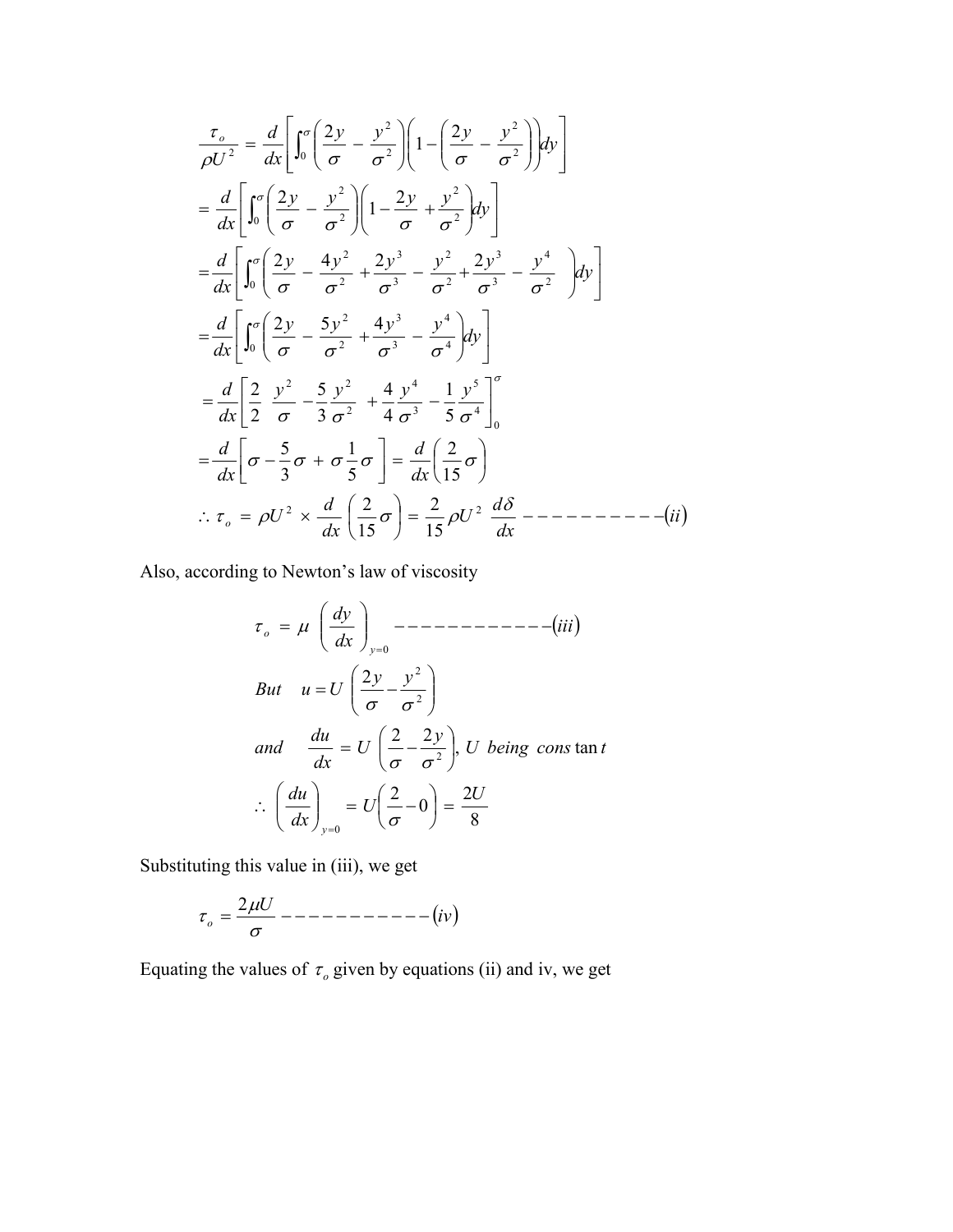$$
\frac{2}{15}\rho U^2 \frac{d\sigma}{dx} = \frac{2\mu U}{\sigma}
$$
  
or  $\sigma \frac{d\sigma}{dx} = \frac{15\mu U}{\rho U^2} = \frac{15\mu}{\rho U^2}$   
or  $\sigma \frac{d\sigma}{dx} = \frac{15\mu}{\rho U} dx$ 

Integrating both sides, we get

 *v <sup>x</sup> or Ux where x U x x x U x U x or U At x C <sup>x</sup> <sup>c</sup> where <sup>C</sup> Cons <sup>t</sup> of egration <sup>U</sup> x x x* Re 5.48 Re , Re 5.48 5.48 5.48 <sup>2</sup> <sup>15</sup> 15 2 0, 0 0 tan int <sup>15</sup> 2 2 2 2 

(ii) Shear stress  $\tau_o$ :

From equation (iv), we have

$$
\tau_o = \frac{2\mu U}{\sigma}
$$

But *x x* Re  $\sigma = 5.48$ 

*vi x U x U x U x x x <sup>o</sup>* 0.365 Re 5.48 2 Re Re 5.48 2

(iii) Local Co-efficient of drag,  $C_D^*$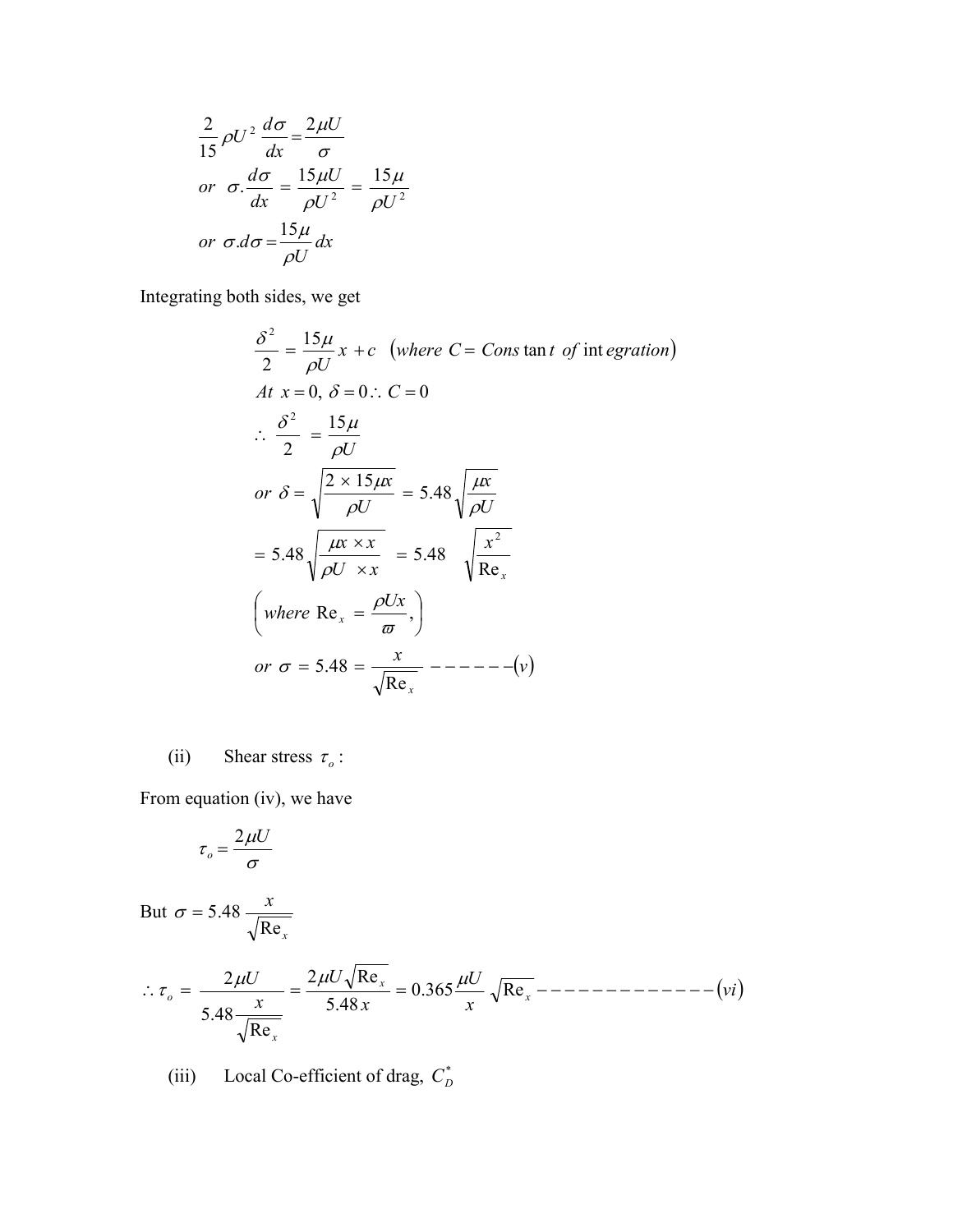$$
\tau_o = \frac{0.365 \,\mu\text{U}}{x} = \sqrt{\text{Re}_x}
$$
\n
$$
also \ \tau_o = C_D^* \frac{\rho U^2}{2} - \frac{\rho}{2} - \frac{\rho}{2} - \frac{\rho}{2} = -\frac{\rho}{2} = -\frac{\rho}{2}
$$
\n
$$
= -\frac{\rho}{2} = -\frac{\rho}{2} = -\frac{\rho}{2} = -\frac{\rho}{2} = -\frac{\rho}{2} = -\frac{\rho}{2} = -\frac{\rho}{2} = -\frac{\rho}{2} = -\frac{\rho}{2} = -\frac{\rho}{2} = -\frac{\rho}{2} = -\frac{\rho}{2} = -\frac{\rho}{2} = -\frac{\rho}{2} = -\frac{\rho}{2} = -\frac{\rho}{2} = -\frac{\rho}{2} = -\frac{\rho}{2} = -\frac{\rho}{2} = -\frac{\rho}{2} = -\frac{\rho}{2} = -\frac{\rho}{2} = -\frac{\rho}{2} = -\frac{\rho}{2} = -\frac{\rho}{2} = -\frac{\rho}{2} = -\frac{\rho}{2} = -\frac{\rho}{2} = -\frac{\rho}{2} = -\frac{\rho}{2} = -\frac{\rho}{2} = -\frac{\rho}{2} = -\frac{\rho}{2} = -\frac{\rho}{2} = -\frac{\rho}{2} = -\frac{\rho}{2} = -\frac{\rho}{2} = -\frac{\rho}{2} = -\frac{\rho}{2} = -\frac{\rho}{2} = -\frac{\rho}{2} = -\frac{\rho}{2} = -\frac{\rho}{2} = -\frac{\rho}{2} = -\frac{\rho}{2} = -\frac{\rho}{2} = -\frac{\rho}{2} = -\frac{\rho}{2} = -\frac{\rho}{2} = -\frac{\rho}{2} = -\frac{\rho}{2} = -\frac{\rho}{2} = -\frac{\rho}{2} = -\frac{\rho}{2} = -\frac{\rho}{2} = -\frac{\rho}{2} = -\frac{\rho}{2} = -\frac{\rho}{2} = -\frac{\rho}{2} = -\frac{\rho}{2} = -\frac{\rho}{2} = -\frac{\rho}{2} = -\frac{\rho}{2} = -\frac{\rho}{2} = -\frac{\rho}{2} = -\frac{\rho}{2} = -\frac{\rho}{2} = -\frac{\rho}{2} = -\frac{\rho}{2} = -\frac{\rho}{2} = -\frac{\rho}{2} = -\frac{\rho}{2
$$

Equating the two of  $\tau_o$ , given by equation (vi) and (vii), we get

$$
C_D^* = \frac{0.365 \mu U}{x} \sqrt{\text{Re}_x} \text{ or } C_D^* = 0.365 \times 2 \times \frac{\sqrt{\text{Re}_x}}{\mu}
$$

$$
= \frac{0.73}{\sqrt{\text{Re}_x}}
$$

(iv) Co-efficient of drag,  $C_D$ :

We know that  $C_D = \frac{1}{1} \frac{B}{24LI^2}$  $\frac{1}{2}$   $\rho$ AU  $C_D = \frac{F_D}{\frac{1}{2}\rho A l}$ 

Where,  $F_D = \int_0^L \tau_o \times B \times dx$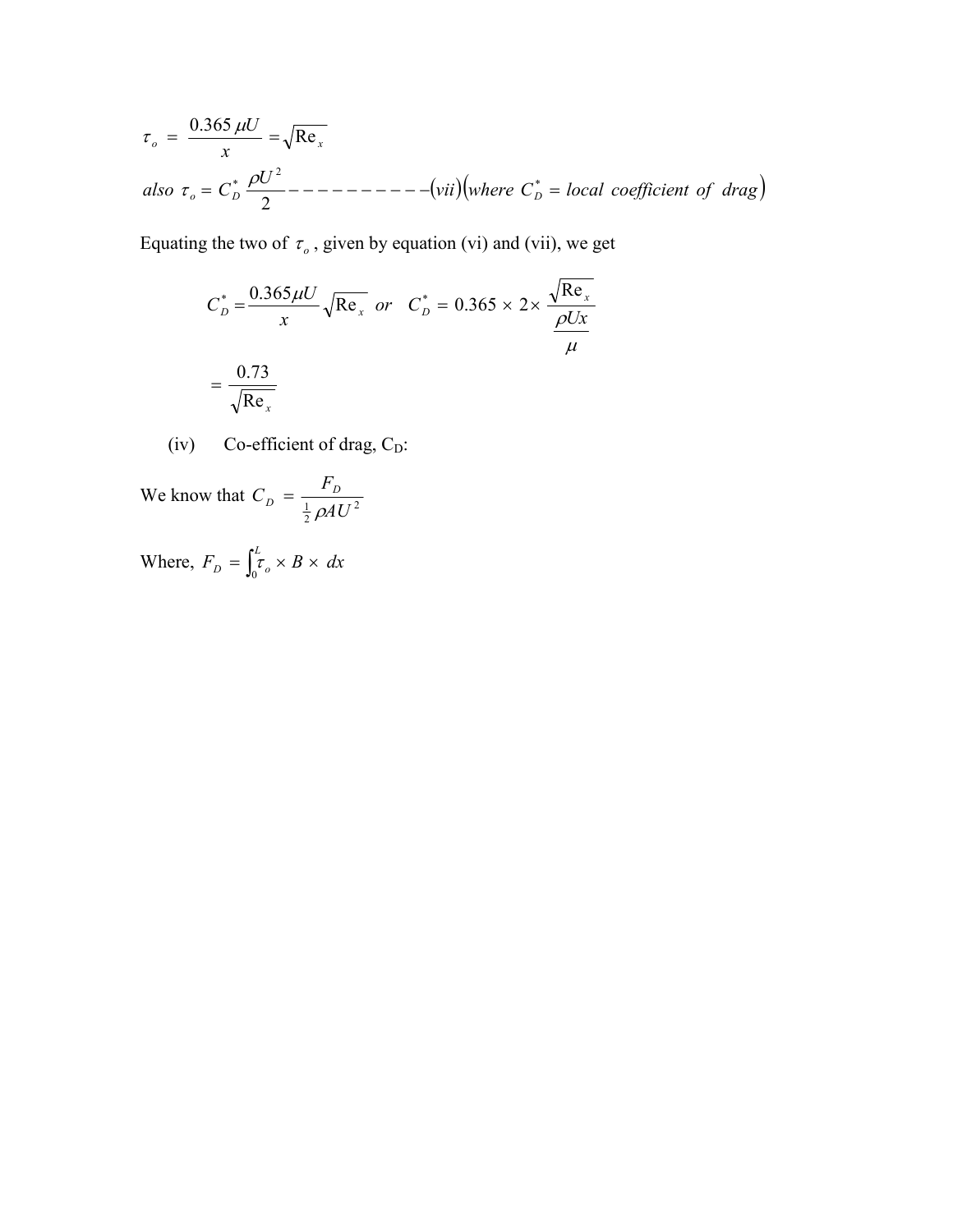$$
= \int_{0}^{l} 0.365 \frac{\mu U}{x} \sqrt{\text{Re}_{x}} \times B \times dx
$$
  
\n
$$
= 0.365 \int_{0}^{l} \frac{\mu U}{x} \sqrt{\frac{\rho Ux}{\mu}} \times B \times dx \left( \because \text{Re}_{x} = \frac{\rho Ux}{\mu} \right)
$$
  
\n
$$
= 0.365 \int_{0}^{l} \frac{\mu U}{x} \sqrt{\frac{\rho Ux}{\mu}} \times \frac{1}{\sqrt{x}} \times B \times dx
$$
  
\n
$$
= 0.365 \mu U \sqrt{\frac{\rho U}{\mu}} \times B \int_{0}^{l} x^{-\frac{1}{2}} \times dx
$$
  
\n
$$
= 0.365 \mu U \sqrt{\frac{\rho U}{\mu}} \times B \left[ \frac{x^{-\frac{1}{2}}}{\frac{1}{2}} \right]
$$
  
\n
$$
= 0.365 \times 2 \mu UB \sqrt{\frac{\rho U}{\mu}} \times B\sqrt{L}
$$
  
\n
$$
Or F_{D} = 0.73 \mu UB \sqrt{\frac{\rho U}{\mu}}
$$
  
\n
$$
\therefore C_{D} = \frac{0.73 \mu UB \sqrt{\frac{\rho U}{\mu}}}{\frac{1}{2} \rho A U^{2}}
$$

(Where  $A$  – area of plate = L x B, L and B being length and width of the plate respectively)

$$
\therefore C_D = \frac{0.73 \mu UB \sqrt{\frac{\ell UL}{\mu}}}{\frac{1}{2} \ell \times L \times B \times U^2} = \frac{1.46 \mu}{\ell LU} \sqrt{\frac{\ell UL}{\mu}}
$$

$$
= \frac{1.46 \sqrt{\mu}}{\sqrt{\ell LU}} = 1.46 \sqrt{\frac{\mu}{\ell LU}} = \frac{1.46}{\sqrt{\text{Re}_l}}
$$

CASE 2: Velocity distribution: 3 2 1 2  $\frac{3}{2} \left( \frac{y}{z} \right) - \frac{1}{2} \left( \frac{y}{z} \right)$  $\bigg)$  $\left(\frac{y}{y}\right)$  $\setminus$  $-\frac{1}{2}$ J  $\left(\frac{y}{y}\right)$  $\setminus$  $=\frac{3}{2}\left(\frac{y}{\sigma}\right)-\frac{1}{2}\left(\frac{y}{\sigma}\right)$ *y y U u*

i. Boundary layer thickness  $\delta$ :

*dy i <sup>U</sup> u U u dx d U <sup>l</sup> <sup>o</sup>* <sup>1</sup> ..................... <sup>0</sup> <sup>2</sup> 

Substituting the value of  $\frac{u}{U}$ , we get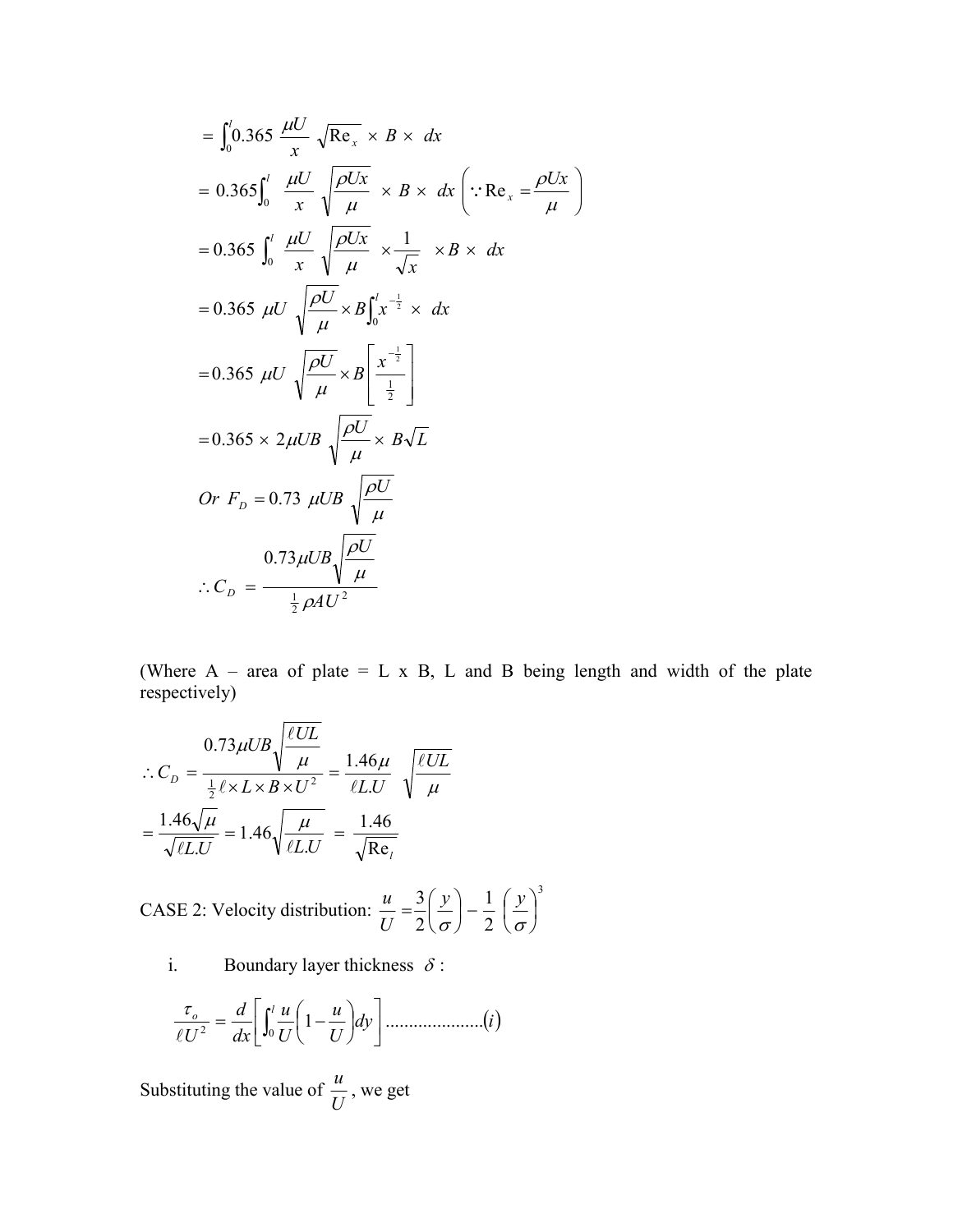$$
\frac{\tau_o}{\ell U^2} = \frac{d}{dx} \left[ \int_0^{\sigma} \left( \frac{3}{2} \frac{y}{\sigma} - \frac{1}{2} \frac{y^3}{\sigma^3} \right) \left( 1 - \frac{3}{2} \frac{y}{\sigma} + \frac{1}{2} \frac{y^3}{\sigma^3} \right) \right]
$$
\n
$$
= \frac{d}{dx} \left[ \int_0^{\sigma} \left( \frac{3}{2} \frac{y}{\sigma} - \frac{9}{4} \frac{y^2}{\sigma^2} + \frac{3}{4} \frac{y^4}{\sigma^4} - \frac{1}{2} \frac{y^3}{\sigma^3} + \frac{3}{4} \frac{y^4}{\sigma^4} - \frac{1}{4} \frac{y^6}{\sigma^6} \right) dy \right]
$$
\n
$$
= \frac{d}{dx} \left[ \frac{3}{2} \times \frac{1}{2} \frac{y^2}{\sigma} - \frac{9}{4} \times \frac{1}{3} \frac{y^3}{\sigma^2} + \frac{3}{4} \times \frac{1}{5} \frac{y^5}{\sigma^4} - \frac{1}{2} \times \frac{1}{4} \frac{y^4}{\sigma^3} + \frac{3}{4} \frac{y^5}{\sigma^4} \times \frac{1}{7} \frac{y^7}{\sigma^6} \right]
$$
\n
$$
= \frac{d}{dx} \left[ \frac{3}{4} \delta - \frac{3}{4} \delta + \frac{3}{20} \delta - \frac{1}{8} \delta - \frac{1}{28} \delta \right]
$$
\n
$$
= \frac{39}{280} \frac{d \delta}{dx}
$$
\nor  $\tau_o = \ell U^2 \times \frac{39}{280} \frac{d \delta}{dx}$ \n
$$
= \frac{39}{280} \ell U^2 \frac{d \delta}{dx} \text{---}
$$
\n
$$
= \frac{39}{280} \ell U^2 \frac{d \delta}{dx} \text{---}
$$
\n
$$
= \frac{d}{dy} \left( \frac{du}{dy} \right)_{y=0}
$$

But

$$
u = U \left[ \frac{3}{2} \left( \frac{y}{\sigma} \right) - \frac{1}{2} \left( \frac{y}{\sigma} \right)^3 \right]
$$

And

$$
\frac{du}{dy} = U\left(\frac{3}{2\sigma} - \frac{3}{2}\frac{y^2}{\sigma^3}\right)
$$
\n
$$
\tau_o = \mu \left(\frac{du}{dy}\right)_{y=0} = \mu U\left(\frac{3}{2\sigma} - 0\right) = \frac{3\mu U}{2\sigma} - \frac{3\mu U}{2\sigma} - \frac{3\mu U}{2\sigma} - \frac{3\mu U}{2\sigma} - \frac{3\mu U}{2\sigma} - \frac{3\mu U}{2\sigma} - \frac{3\mu U}{2\sigma} - \frac{3\mu U}{2\sigma} - \frac{3\mu U}{2\sigma} - \frac{3\mu U}{2\sigma} - \frac{3\mu U}{2\sigma} - \frac{3\mu U}{2\sigma} - \frac{3\mu U}{2\sigma} - \frac{3\mu U}{2\sigma} - \frac{3\mu U}{2\sigma} - \frac{3\mu U}{2\sigma} - \frac{3\mu U}{2\sigma} - \frac{3\mu U}{2\sigma} - \frac{3\mu U}{2\sigma} - \frac{3\mu U}{2\sigma} - \frac{3\mu U}{2\sigma} - \frac{3\mu U}{2\sigma} - \frac{3\mu U}{2\sigma} - \frac{3\mu U}{2\sigma} - \frac{3\mu U}{2\sigma} - \frac{3\mu U}{2\sigma} - \frac{3\mu U}{2\sigma} - \frac{3\mu U}{2\sigma} - \frac{3\mu U}{2\sigma} - \frac{3\mu U}{2\sigma} - \frac{3\mu U}{2\sigma} - \frac{3\mu U}{2\sigma} - \frac{3\mu U}{2\sigma} - \frac{3\mu U}{2\sigma} - \frac{3\mu U}{2\sigma} - \frac{3\mu U}{2\sigma} - \frac{3\mu U}{2\sigma} - \frac{3\mu U}{2\sigma} - \frac{3\mu U}{2\sigma} - \frac{3\mu U}{2\sigma} - \frac{3\mu U}{2\sigma} - \frac{3\mu U}{2\sigma} - \frac{3\mu U}{2\sigma} - \frac{3\mu U}{2\sigma} - \frac{3\mu U}{2\sigma} - \frac{3\mu U}{2\sigma} - \frac{3\mu U}{2\sigma} - \frac{3\mu U}{2\sigma} - \frac{3\mu U}{2\sigma} - \frac{3\mu U}{2\sigma} - \frac{3\mu U}{2\sigma} - \frac{3
$$

Equating the two values of  $\tau_o$  given by equation (ii) and (iii), we get

$$
\frac{39}{280} \ell U^2 \frac{d\delta}{dx} = \frac{3\mu U}{2\delta}
$$

$$
\delta. d\delta = \frac{3}{2} \mu U \times \frac{280}{39} \times \frac{dx}{\rho U^2}
$$

Integrating both sides, we get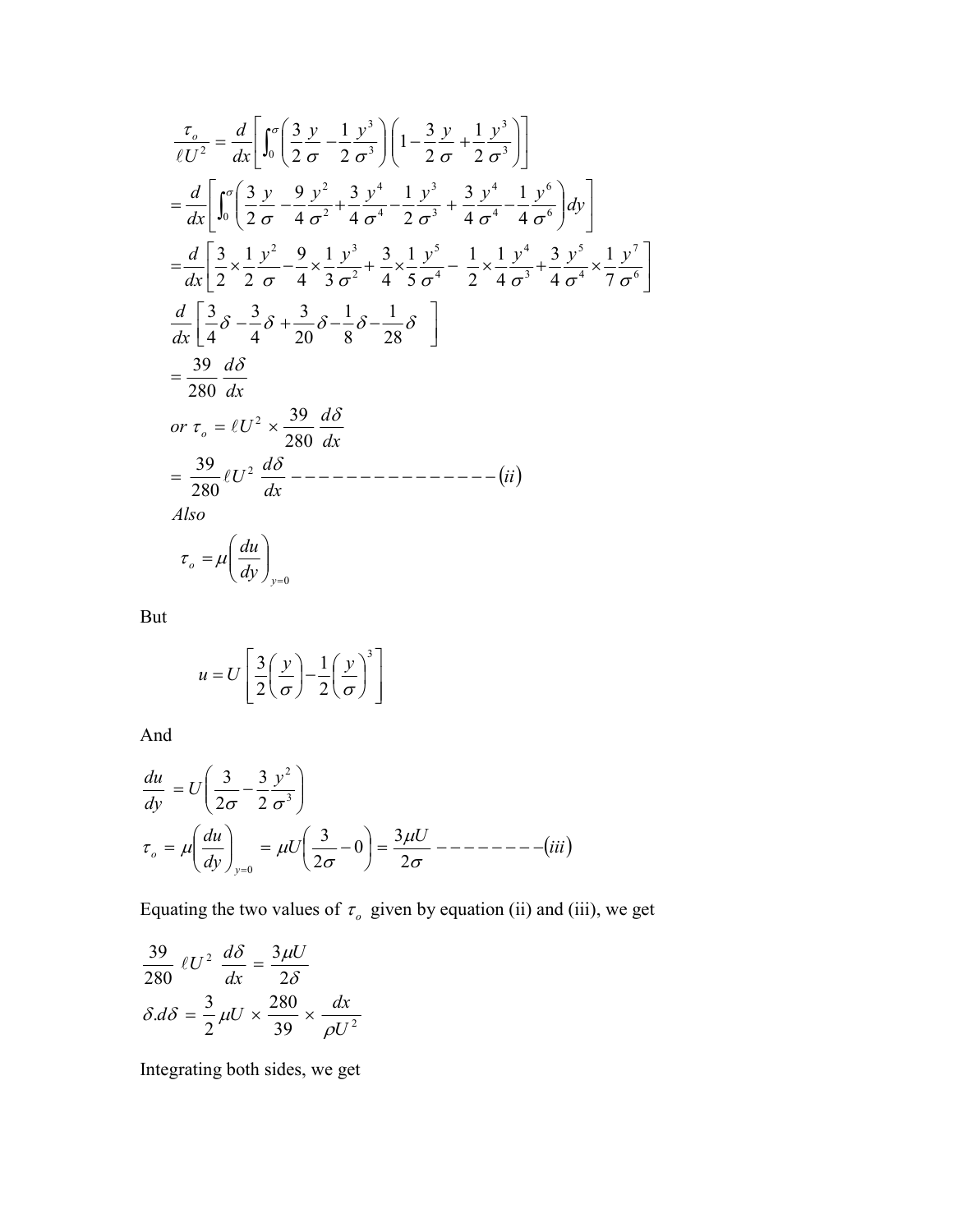$$
\delta^2 = \frac{420}{39} \frac{\mu}{\ell U} x + c
$$

When  $x=0$ ,  $\delta = 0$   $\therefore C = 0$ 

(Where C=constant of integration)

*x x x u*  $=4.64\sqrt{\frac{\mu x}{m}}$ . *x x u*  $=4.64\sqrt{\frac{\mu x}{\lambda}}\times$ *u*  $=4.64 \sqrt{\frac{\mu x}{2}}$ *u*  $=\sqrt{\frac{420 \times 2}{39}}$ . *Or X u* 39 Re  $=\frac{4.64}{\sqrt{2}}$ 420 2 2  $\therefore \frac{6}{2}$  $\rho$ i  $\mu$  $\rho$  $\mu$  $\rho$  $\mu$  $\rho$ i  $\delta = \frac{420 \times 2}{ } \cdot \frac{\mu}{ }$  $\rho$  $\delta^2$  420  $\mu$ 

Shear Stress,  $\tau_o$ 

$$
\tau_o = \frac{3\mu U}{2\delta}
$$
  
\nBut  $\delta = \frac{4.64x}{\sqrt{\text{Re}_x}}$   
\n
$$
\therefore \tau_o = \frac{3\mu U}{2 \times \frac{4.64x}{\sqrt{\text{Re}_x}}} = \frac{3}{9.28} \frac{\mu U \sqrt{\text{Re}_x}}{x} = -\frac{3}{9.28 - \frac{4.64x}{\sqrt{\text{Re}_x}}}
$$
  
\n
$$
= 0.323 \frac{\mu U}{x} \sqrt{\text{Re}_x}
$$

(iii) Local Coefficient of Drag,  $C_D^*$ :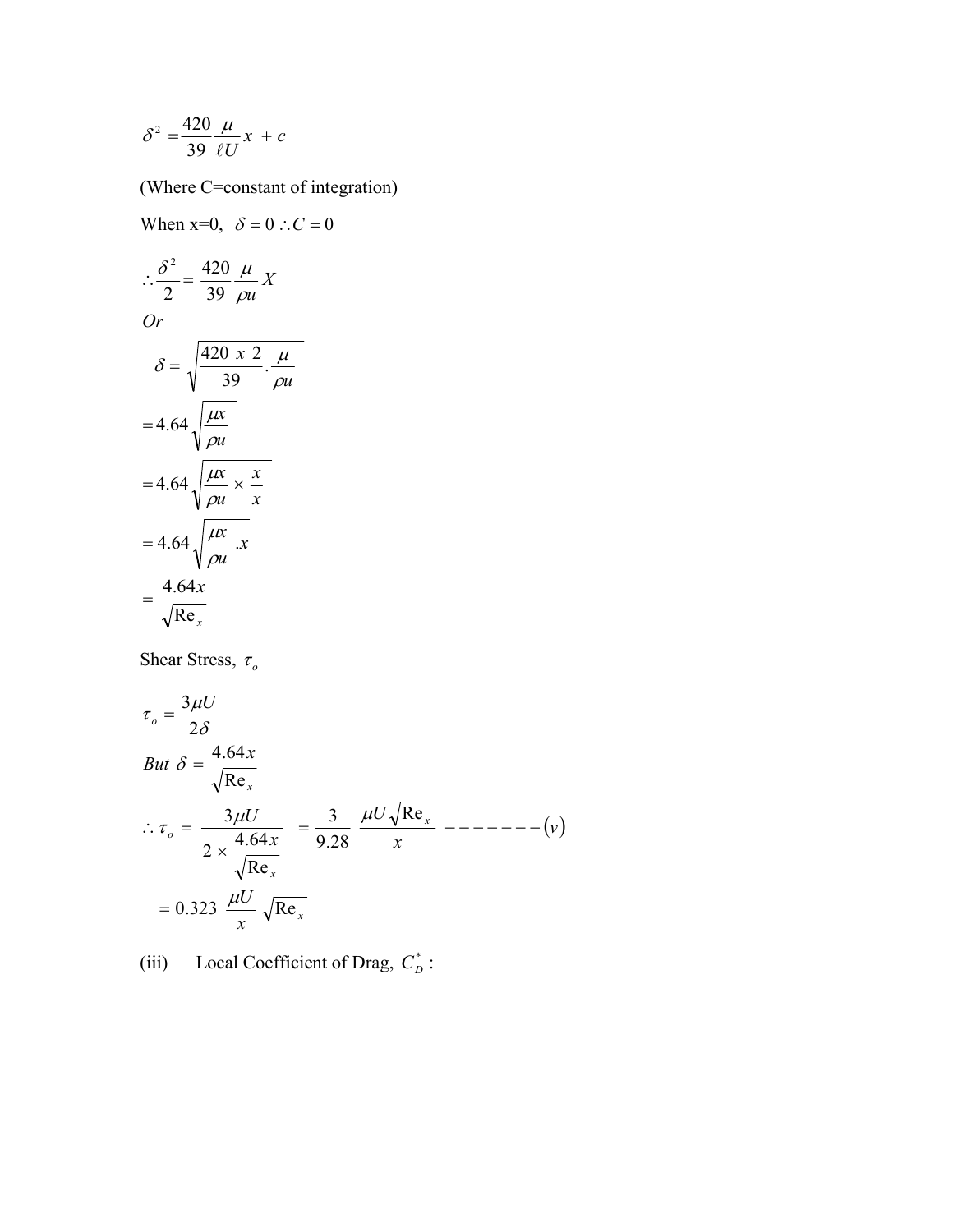$$
\tau_o = 0.323 \frac{\mu U}{x} \sqrt{\text{Re}_x}
$$
  
Also,  

$$
\tau_o = C_D^* \frac{\ell U^2}{2}
$$
  

$$
\therefore C_D^* \frac{\ell U^2}{2} = 0.323 \frac{\mu U}{x} \sqrt{\text{Re}_x}
$$
  
or  $C_D^* \frac{0.646}{\sqrt{\text{Re}_x}}$ 

(iv) Co-efficient of drag  $(C_D)$ :

$$
C_D = \frac{F_D}{\frac{1}{2}\rho A U^2}
$$
  
\nwhere,  $F_D = \int_0^L \tau_o \times B \times dx$   
\n
$$
= \int_0^L \frac{\mu U}{x} \text{Re}_x \times B \times dx
$$
  
\n
$$
= 0.323 \int_0^L \frac{\mu U}{x} \sqrt{\frac{\rho U x}{\mu}} \times B \times dx
$$
  
\n
$$
= 0.323 \mu U \sqrt{\frac{\rho U x}{\mu}} \times B \int_0^L x^{-\frac{1}{2}} dx = 0.323 \mu U \sqrt{\frac{\rho U}{\mu}} \times B \left[\frac{x^{\frac{1}{2}}}{\frac{1}{2}}\right]_0^L
$$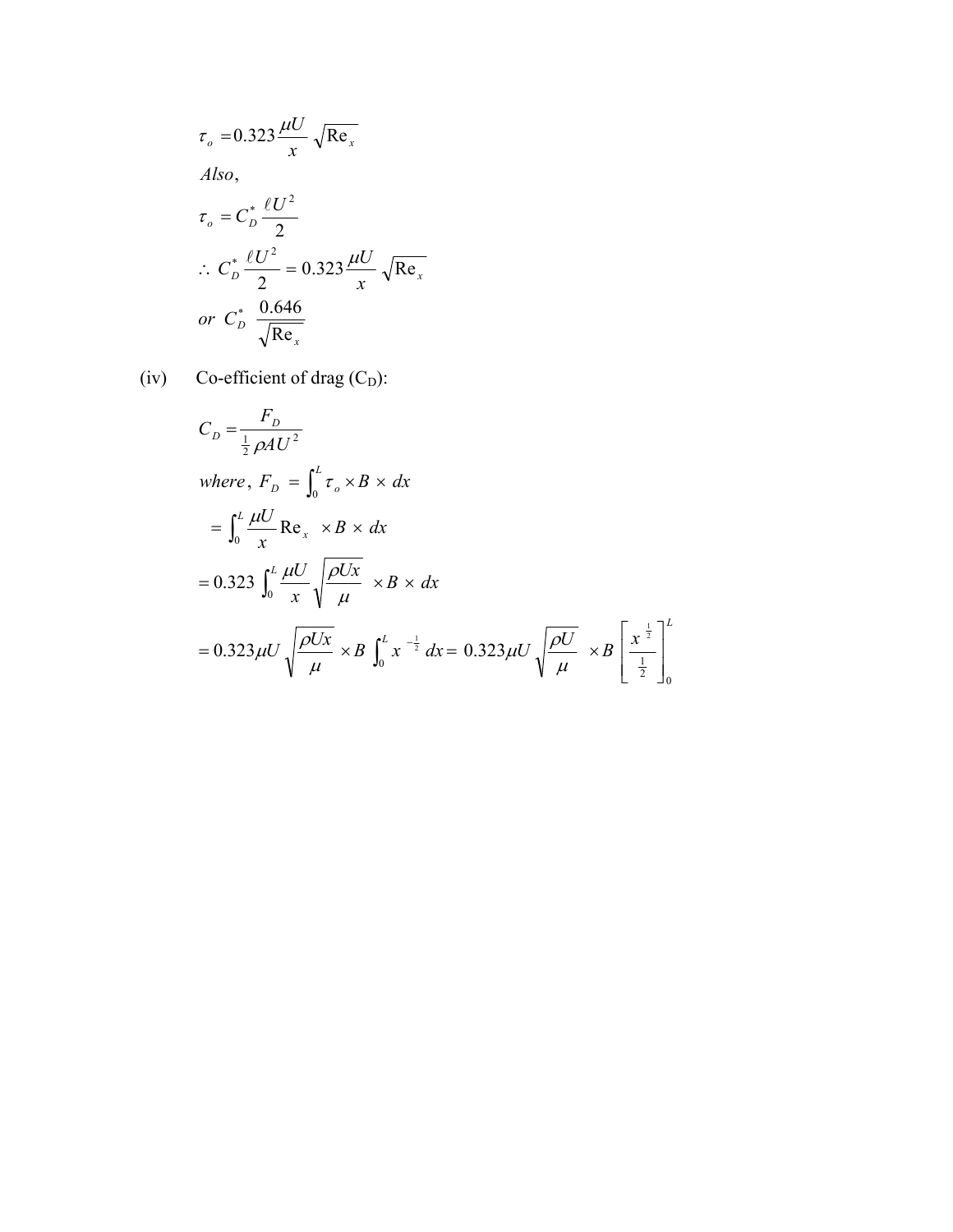*vii UL Or <sup>C</sup> where UL UL UL L B U UL UB C <sup>B</sup> vii UL or F U <sup>B</sup> <sup>L</sup> <sup>U</sup> <sup>U</sup> <sup>x</sup> <sup>B</sup> <sup>U</sup> <sup>U</sup> <sup>B</sup> <sup>x</sup> dx <sup>U</sup> <sup>U</sup> L L D D D L L* , Re Re 1.292 , 1.292 0.646 2 0.646 0.646 0.323 2 0.323 0.323 2 2 1 <sup>0</sup> <sup>2</sup> 1 0 2 1 2 1 

# **CASE 3: Velocity Distribution:**

$$
F_D = 0.636 \ \mu \text{UB} \sqrt{\frac{\ell \text{UL}}{\mu}}
$$
\n
$$
\therefore C_D = \frac{0.686 \mu \text{UB} \sqrt{\frac{\ell \text{UL}}{\mu}}}{\frac{1}{2} \ell A \text{U}^2}
$$
\n
$$
= \frac{0.686 \mu \text{UB} \sqrt{\frac{\ell \text{UL}}{\mu}}}{\frac{1}{2} \ell \times L \times B \times U^2}
$$
\n(where  $A = L \times B$ )\n
$$
= 0.686 \times 2 \times \frac{\mu}{\ell \text{UL}} \times \sqrt{\frac{\ell \text{UL}}{\mu}}
$$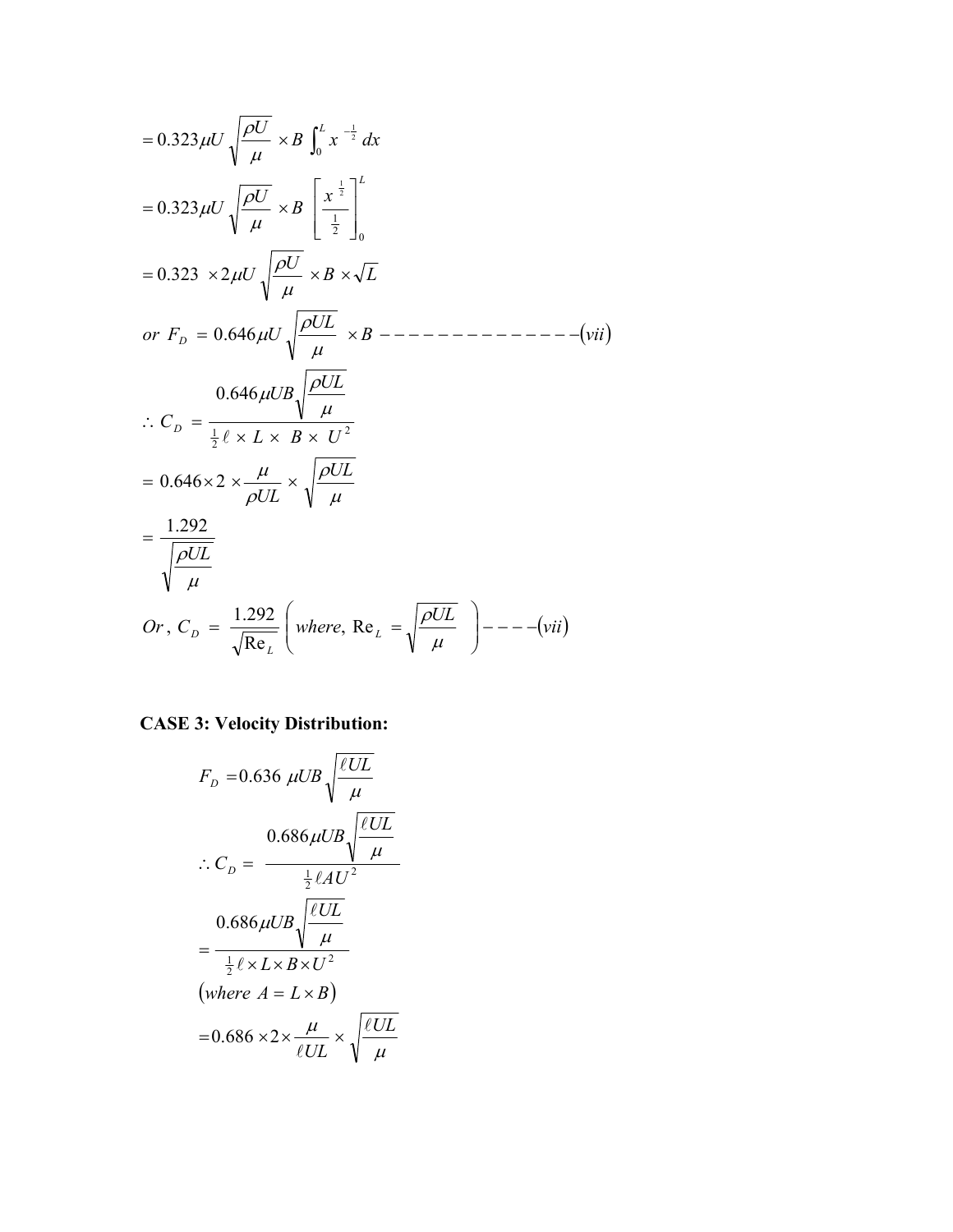*C xi UL L <sup>D</sup>* Re 1.372 <sup>1</sup> 1.372 

**CASE 4**: Velocity distribution  $\frac{a}{U}$  Sin  $\left(\frac{\pi}{2} \frac{y}{\sigma}\right)$ .  $\left(\frac{\pi y}{2}\right)$  $\setminus$ ſ  $Sin\left(\frac{\pi}{2}\frac{y}{\sigma}\right)$ *U u*

(i) 
$$
\delta = \frac{4.795x}{\sqrt{\text{Re}_x}}
$$

(ii) 
$$
\tau_o = 0.327 \frac{\mu U}{x} \sqrt{\text{Re}_x}
$$

$$
(iii) \tC_D^* = \frac{0.654}{\sqrt{\text{Re}_x}}
$$

(iv) 
$$
C_D = \frac{1.31}{\sqrt{\text{Re}_L}}
$$

### **Example 1**

Air at atmospheric pressure and at 400K flows over a flat plate with a velocity of 5m/s. The transition from laminar to turbulent flow is assumed to take place at a Reynold number of 5 x  $10^5$ ; determine the distance from the leading edge of the plate at which transition occurs.

#### **Solution**

At  $T_{\infty} = 400K$  and at atmospheric pressure, from tables of properties of air,

$$
\rho_a = 0.8826kg/m^3, \ \mu = 2.286 \times 10^{-5} kg/m.s
$$

$$
v = 25.90 \times 10^{-6} m^2 / s, \ \text{Pr} = 0.689
$$

The transition occurred at a distance L from the leading edge.

Re<sub>L</sub> = 
$$
\frac{U_{\infty}L}{v}
$$
 =  $\frac{5 \times L}{2.59 \times 10^{-5}}$  = 5 × 10<sup>5</sup>  
L = 2.59m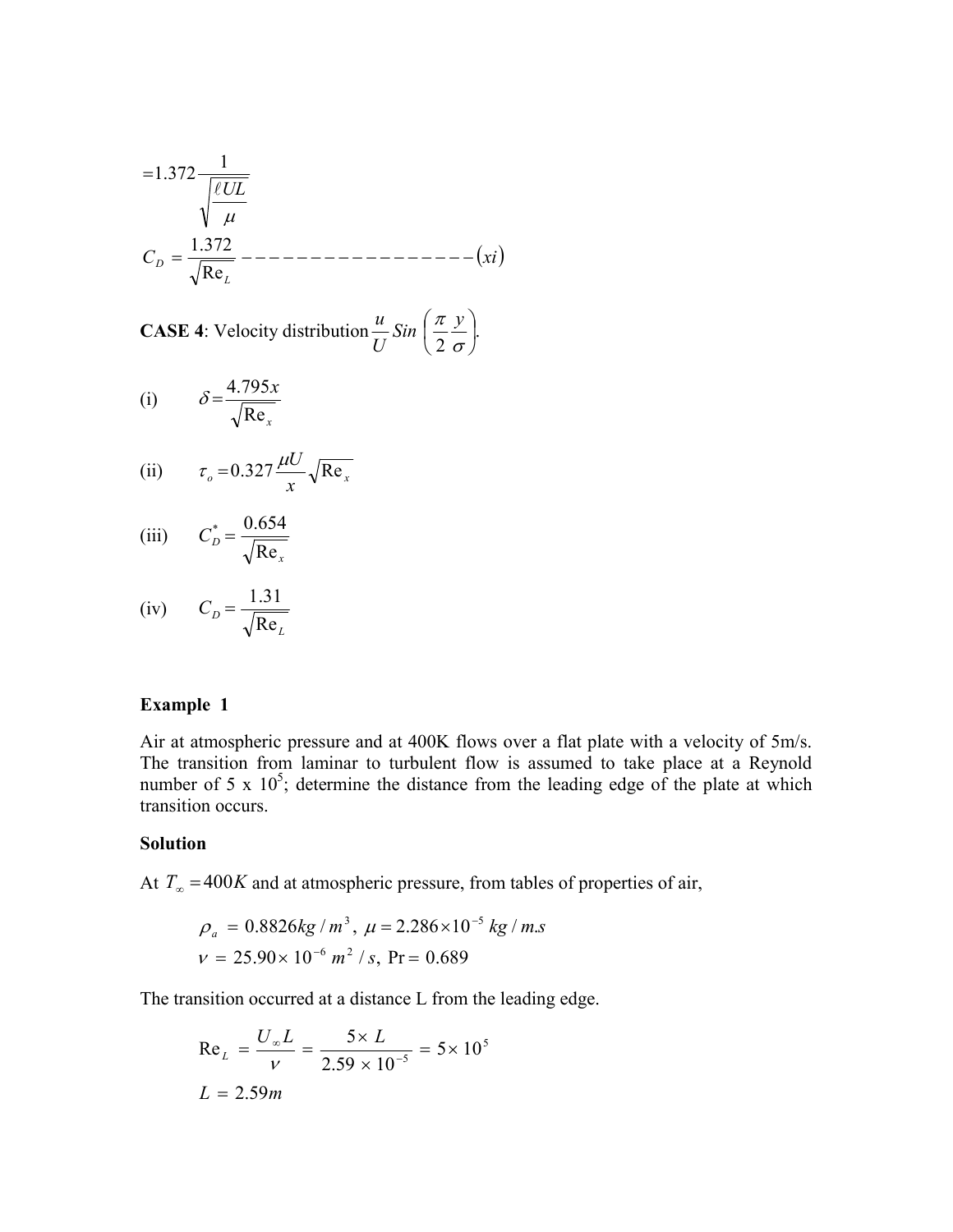## **Example 2**

Air at atmospheric press and at 350k flows over a flat plate with a velocity of 5m/s. The average drag coefficient Cm over a distance of 2m from the leading edge is 0.0019. Calculate the drag force acting per 1m width of the plate over the distance of 2m from the leading edge.

## **Solution**

From

$$
C_D = \frac{F_D}{\frac{1}{2} \ell A U^2}
$$
  
\n
$$
F_D = C_D \times \frac{1}{2} \ell A U^2
$$
  
\n
$$
= WL \quad C_D \frac{\rho U_{\infty}^2}{2}
$$

At  $T_{\infty}$  of 350k and at atmospheric pressure

$$
\rho_a = 0.9980 \, Kg / m^3, \, \mu = 2.075 \times 10^{-5} \, Kg / m.s.\n\nu = 20.76 \times 10^{-6} \, m^2 / s\n\nF_D = (1)(2)(0.0019) \frac{(0.9980)(5)^2}{2}\n= 0.0019 (0.9980) (25)\n= 0.0474N\nRe = \frac{U_{\infty}L}{\nu} = \frac{5 \times 2}{20.7 \times 10^{-6}} = \frac{10}{20.76} \times 10^6\n= 4.8 \times 10^5
$$

The flow is Laminar.

# **Example 3**

Oil with a free stream velocity of 3.0m/s flows over a thin plate 1.25m wide and 2m long. Determine the boundary layer thickness and the shear stress at mid-length and calculate the total, double-sided resistance of the plate ( $\rho = 860 \text{kg} \text{m}^{-3}$ ,  $v = 10^{-5} \text{m}^2 / s$ ,  $v = \frac{\mu}{\rho}$ )

#### **Solution**

Given:  $U_s = 3.0m/s$ , *width* = 1.25*m*,  $L = 2m$ .  $\ell = 860kg/m^3$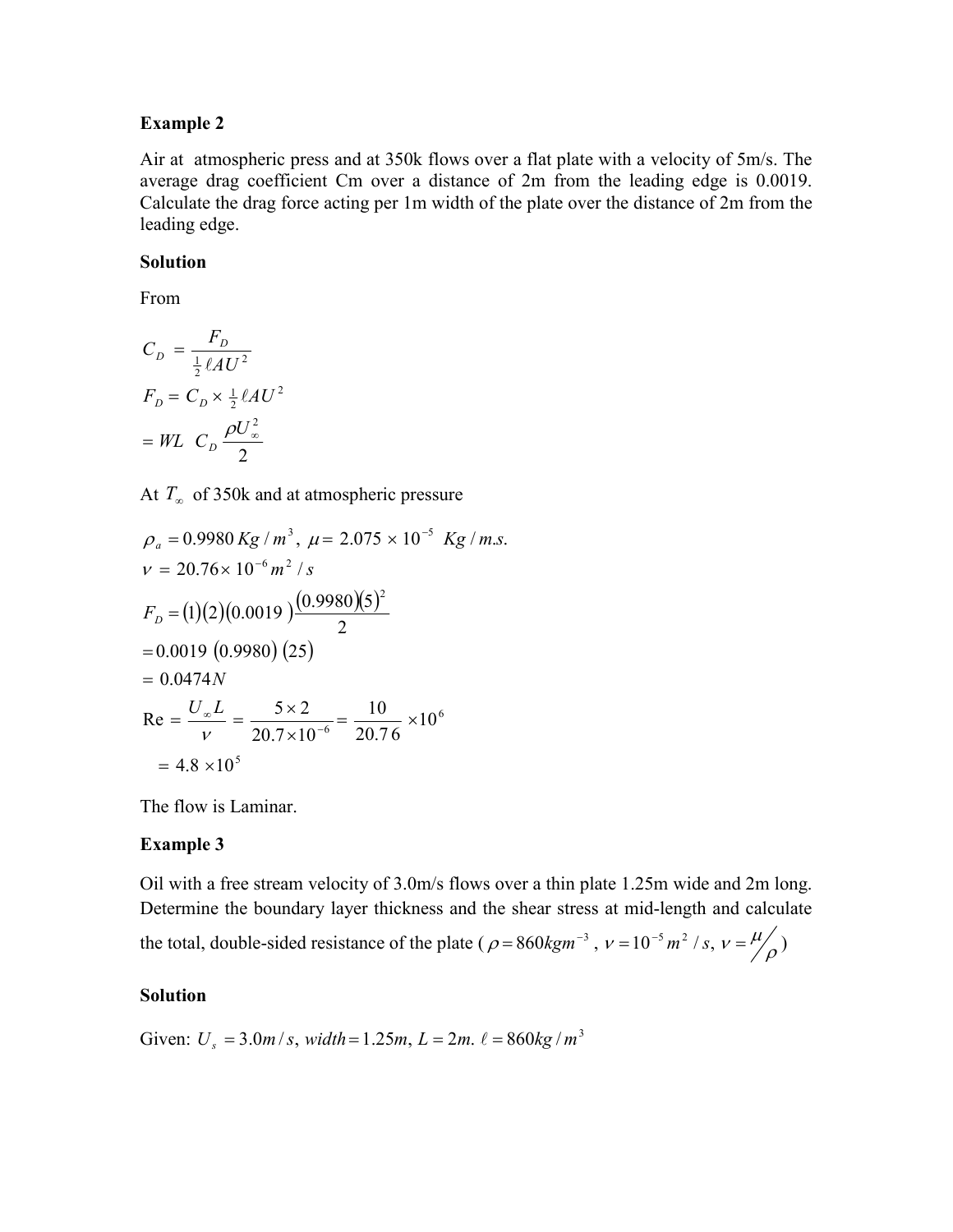$$
\delta = (U - 0.99Us)
$$

$$
U = 0.99 \times 3
$$

$$
= 2.97m
$$

Calculate the Reynolds number at  $x=1m$ 

Re<sub>x</sub> = 
$$
\frac{U_s x}{v} = \frac{3 \times 1}{10^{-5}} = 300000 = 3 \times 10^5
$$
  
\n $\therefore$  Re<sub>x</sub> <sup>$\frac{1}{2}$</sup>  = 547.7  
\n= 5.48 × 10<sup>2</sup>

Note that Re is low enough to allow the laminar boundary layer to survive over the whole plate.

From

$$
\tau_o = 0.323 \frac{\mu U}{x} \text{Re}_x \frac{1}{2}
$$
  
= 0.323 × 10<sup>-5</sup> × 860 ×  $\frac{3}{1}$  × 5.48 × 10<sup>2</sup>  
= 4.57*N* / *m*<sup>2</sup>  

$$
\left[ Note: v = \frac{\mu}{\rho}, \mu = v\rho \right]
$$

The skin friction coefficient (Coefficient of drag) is given by  $(C_D)$ 

$$
C_D = \frac{F_D}{\frac{1}{2}\rho U^2 L \times B} = \frac{F_D}{\frac{1}{2}\rho U_3^2 A}
$$
  

$$
F_D \text{ (skin friction force)} = C_D \times \frac{1}{2}\rho U_S^2 l \times b \text{ (one side resist an ce)}
$$

For double sided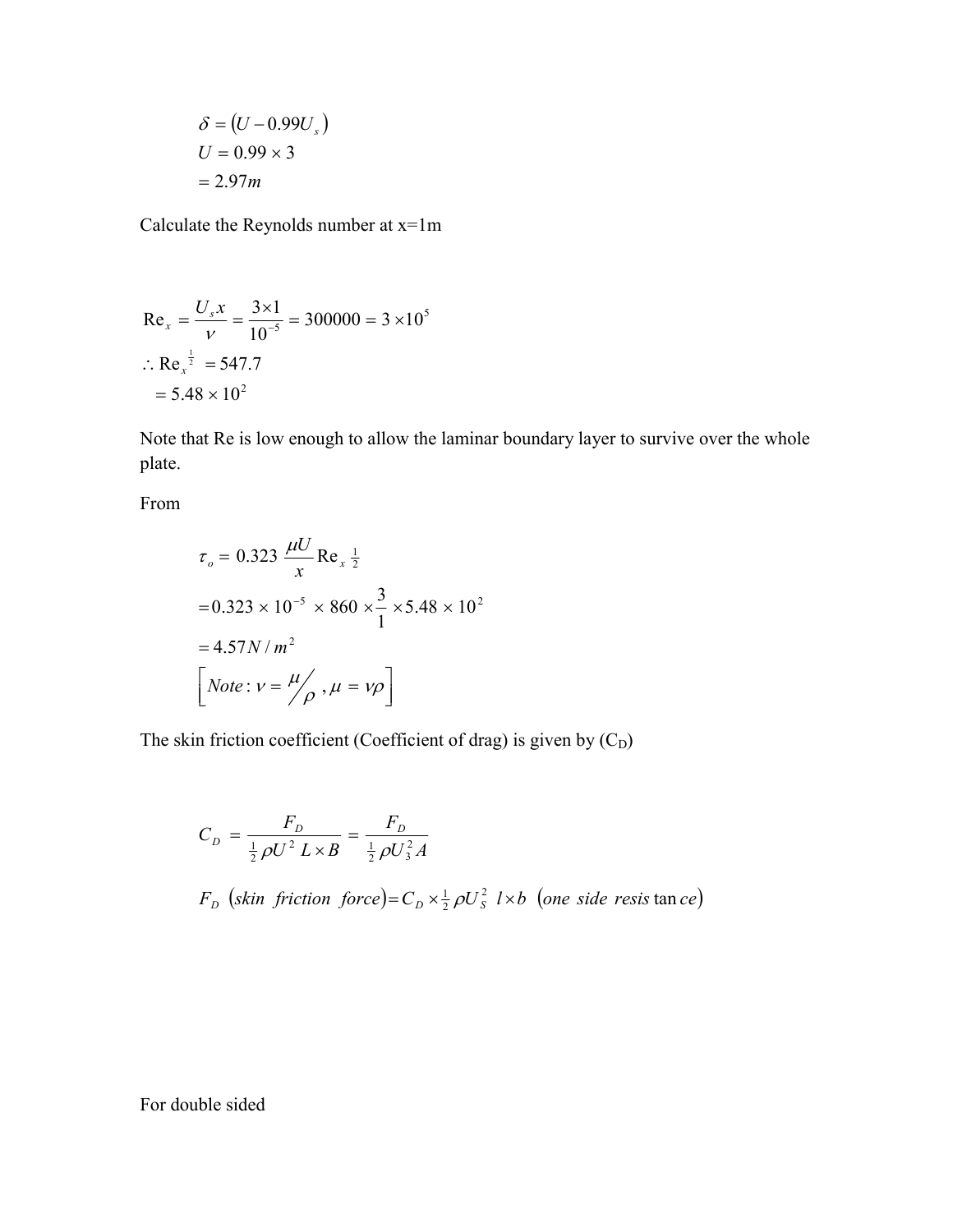$$
F_D = 2 \times \frac{1}{2} \ell U_3^2 \times l \times b \times C_D
$$
  
= 2 \times \frac{1}{2} \times 860 \times 3^2 \times 2 \times 1.25 \times 1.292 \text{ Re}\_i^{\frac{1}{2}}  
Note \text{ Re}\_i at x = 2m = 6 \times 10^5  

$$
\therefore F_D = 2 \times \frac{1}{2} \times 860 \times 3^2 \times 2 \times 1.25 \times \frac{1.292}{(6 \times 10^5)^{\frac{1}{2}}}
$$
  
= 860 \times 18 \times 1.25 \times 1.67 \times 10^{-3}  
= 32.2755N  

$$
\approx 32.3N
$$

## **Example 4**

Air at 20  $\frac{1}{20}$  atm and at 345K has and  $\mu = 2.052 \times 10^{-5}$  Kg/*ms*. Calculate the prandtl number.

### **Solution**

$$
Pr = \frac{v}{\alpha} = \frac{\mu}{k/2}
$$
  
\n
$$
v = \frac{2.052 \times 10^{-5}}{0.0508} = \frac{0.2052}{508} = 4.0394 \times 10^{-4} m^2 / s
$$
  
\n
$$
\alpha = \frac{0.05}{0.0508 \times 1009} = \frac{5}{5.08 \times 1009}
$$
  
\n= 9.7547 × 10<sup>-4</sup> m<sup>2</sup> / s  
\n
$$
\therefore Pr = \frac{4.0394 \times 10^{-4}}{9.7547 \times 10^{-4}}
$$
  
\n= 0.414

# **Turbulent Boundary Layer (TBL)**

## **Turbulent flow**

Fluid motion is highly irregular, and is characterized by velocity fluctuations. These fluctuations enhance the transfer of momentum, energy and species, and hence increase surface friction as well as convection transfer rates. Fluid mixing resulting from the fluctuations makes turbulent B.L thickness larger and BL profiles (velocity, temp and conc.) flatter than in laminar flow. In the TBL, 3 different regions may be delineated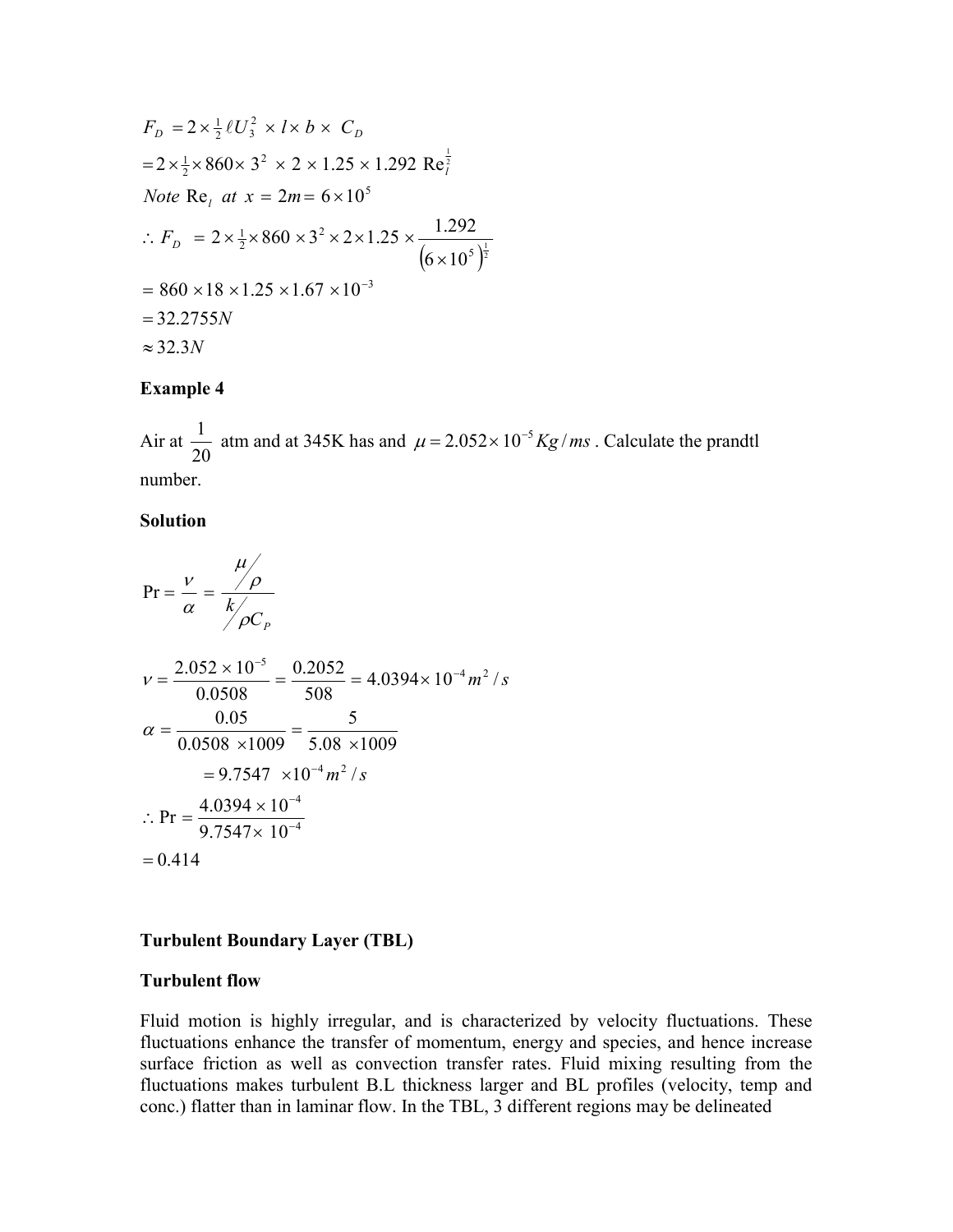- (a) Laminar or viscous sublayer in which transport is dominated by diffusion and the velocity profile is nearly linear.
- (b) Buffer layer adjacent layer to viscous sublayer in which diffusion and turbulent mixing are comparable.
- (c) Turbulent zone transport is dominated by turbulent mixing

The location  $x_c$  at which transition begins is determined by a dimensionless grouping of variables called Reynolds numbers

$$
\text{Re}_x = \frac{\rho U_\infty X}{\mu}
$$

 $Re_{x,c}$  for BL calculation is taken to be 5 x 10<sup>5</sup>

For a flow over a flat plate, the value of  $\text{Re}_{x,c}$  varies from 1 x 10<sup>5</sup> to 3 x 10<sup>6</sup> depending on surface roughness and the turbulence level of the free stream.

x in the above expression is the characteristic length, the distance measured along the plate.

#### **Turbulent Boundary Layer**

As compared to laminar boundary layers, the turbulent boundary layers are thicker. For in a turbulent boundary layer, the velocity distribution is more uniform than in a laminar boundary layer due to intermingling of fluid particles between different layers of the fluid. The velocity distribution in a turbulent boundary layer follows a logarithmic law i.e. u~log y, which can also be represented by a power law of the type.

*i <sup>y</sup> U u <sup>n</sup>* 

Where,  $n = \frac{1}{7}$  (approx..) for Re < 10<sup>7</sup> but > 5 x 10<sup>5</sup> 1

*ii <sup>y</sup> U <sup>u</sup>* <sup>7</sup> 

This is known as one-seventh power law

Let us now find the value of  $\delta$ ,  $\tau_o$ ,  $C_D^*$ ,  $F_D$ ,  $C_D$  for the velocity distribution given by equation (ii) i.e.  $\frac{u}{x} = \left(\frac{y}{x}\right)^{\frac{1}{7}}$  $\overline{\phantom{a}}$ J  $\left(\frac{y}{y}\right)$  $\setminus$  $=\left(\frac{y}{\sigma}\right)$ *y U u*

(i) 
$$
\sigma = \frac{0.371x}{(\text{Re}_x)^{\frac{1}{5}}}
$$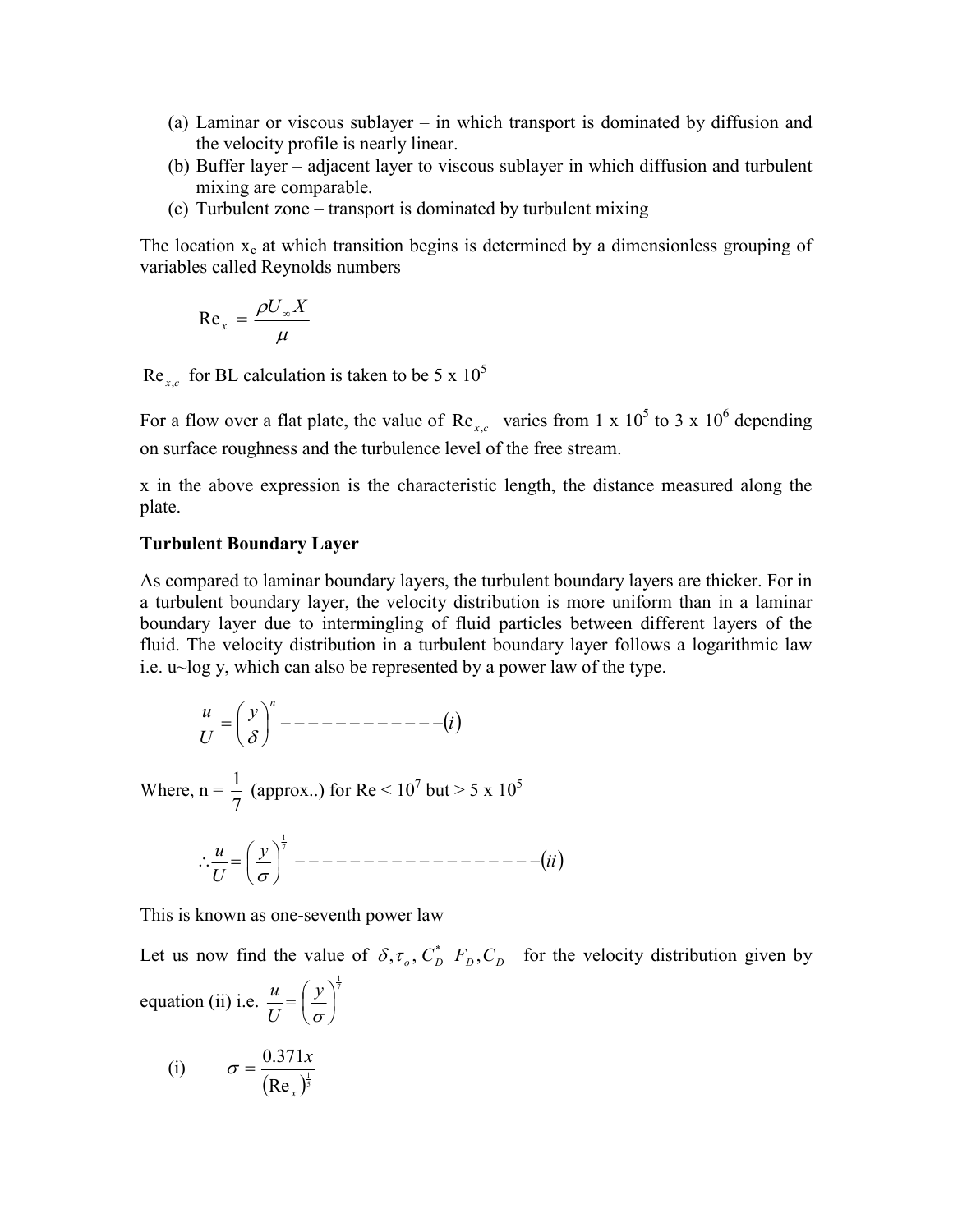(ii) 
$$
\tau_o = \frac{\ell U^2}{2} \times \frac{0.0576}{(\text{Re}_x)^{\frac{1}{5}}}
$$
  
\n(iii) 
$$
C_D^* = \frac{0.0576}{(\text{Re}_x)^{\frac{1}{5}}}
$$
  
\n(iv) 
$$
F_D = \frac{\ell U^2}{2} \times \frac{0.072}{(\text{Re}_L)^{\frac{1}{5}}} \times B \times L
$$
  
\n(v) 
$$
C_D = \frac{0.072}{(\text{Re}_L)^{\frac{1}{5}}}
$$

Note: This is valid for  $5 \times 10^5$  < Re<sub>L</sub> < 10<sup>7</sup>

For Reynolds no between  $10^7$  and  $10^9$ , the following relationship suggested by Prandtl and Schlichting hold good

$$
C_D = \frac{0.455}{(\log_{10} \text{Re}_L)^{2.58}}
$$

## **Example**

Air flows over a smooth flat plate at a velocity of 4.39m/s. The density of air is 1.031kg/m<sup>3</sup> and the kinematic viscosity is 1.34 x  $10^{-5}$ m<sup>2</sup>/s. The plate's length is 12.2m in the direction of the flow. Calculate

- (a) The boundary layer thickness at 15.24cm and 12.2m respectively from the leading edge.
- (b) The drag coefficient  $C_D$ , for the plate surface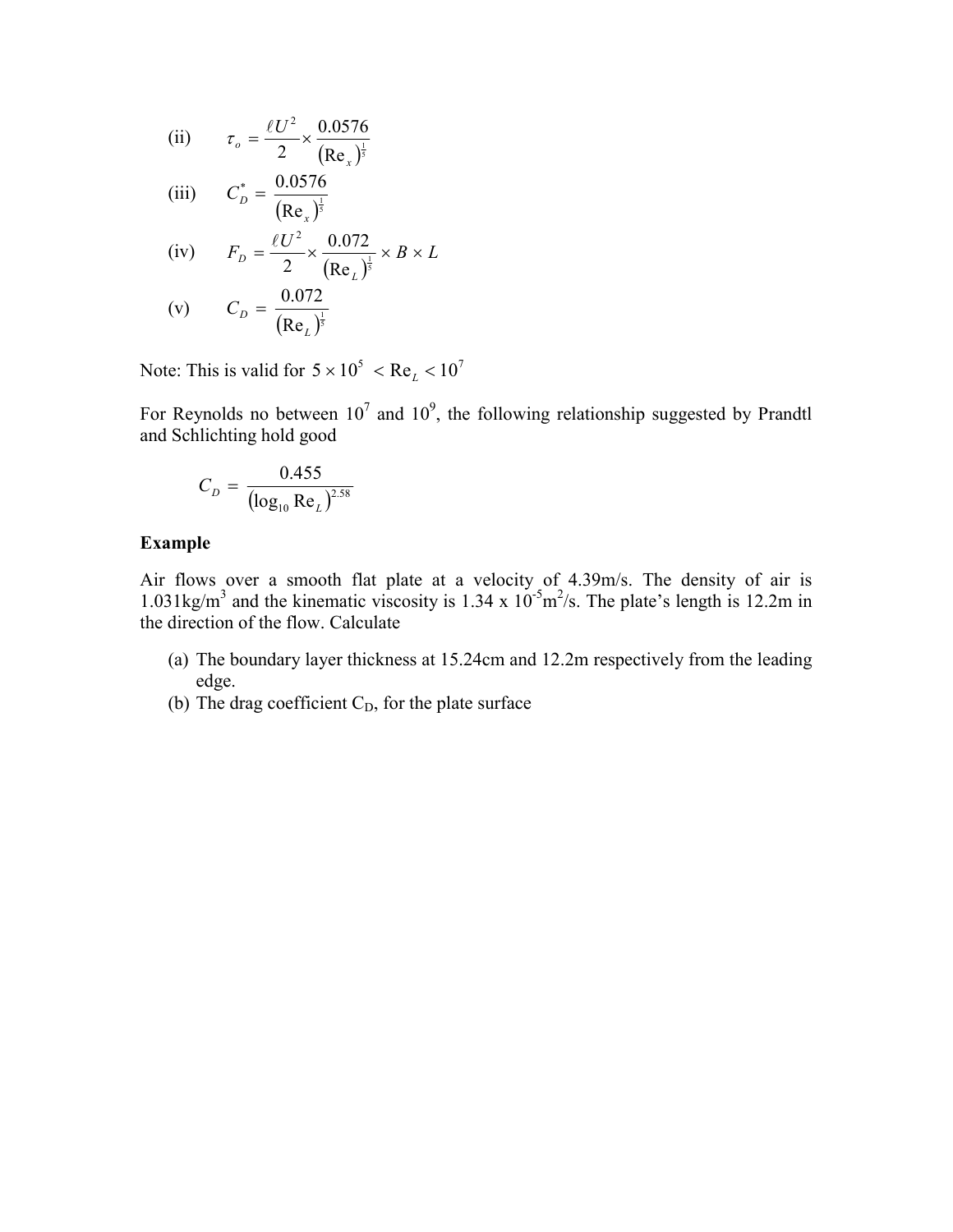## **Solution**

At the location  $x = 15.24$ cm, the Reynolds number is

$$
\text{Re}_x = \frac{Ux}{V} = \frac{4.39 \times 15.24 \times 10^{-2}}{1.34 \times 10^{-5}} = 5 \times 10^4
$$

and the flow is laminar. The boundary layer thickness is obtained from Blasius solution.

$$
\delta = \frac{5x}{\sqrt{\text{Re } x}}
$$
  
=  $\frac{5 \times 15.24}{\sqrt{5 \times 104}} = 340.8 \times 10^{-3} \text{ cm}$ 

At the location  $x = 12.2m$ , the Reynolds number is

Re<sub>x</sub> = 
$$
\frac{4.39 \times 12.2}{1.34 \times 10^{-5}}
$$
 = 4 × 10<sup>6</sup>

And the flow is turbulent. The boundary layer thickness is

$$
\sigma = \frac{0.37x}{(\text{Re}_x)^{\frac{1}{5}}} = \frac{0.37 \times 12.2}{(4 \times 10^6)^{\frac{1}{5}}} = 0.216m
$$

The drag coefficient  $C_D$  can be obtained from

$$
C_D = \frac{0.072}{(Re_L)^{\frac{1}{5}}}
$$
  
=  $\frac{0.072}{(5 \times 10^4)^{\frac{1}{5}}}$  (for la min ar flow)  
 $C_D = \frac{0.072}{(4 \times 10^6)^{\frac{1}{5}}}$   
=  $(for$  *Turbulent flow*)

## **SEPARATION OF BOUNDARY LAYER**

When a solid body is immersed in a flowing fluid, a thin layer of fluid called the boundary layer is formed adjacent to the solid body. In this thin layer of fluid, the velocity varies from zero to free stream velocity in the direction normal to the solid body. Along the length of the solid body, the thickness of the boundary layer increases. The fluid layer adjacent to the solid surface has to do work against surface friction at the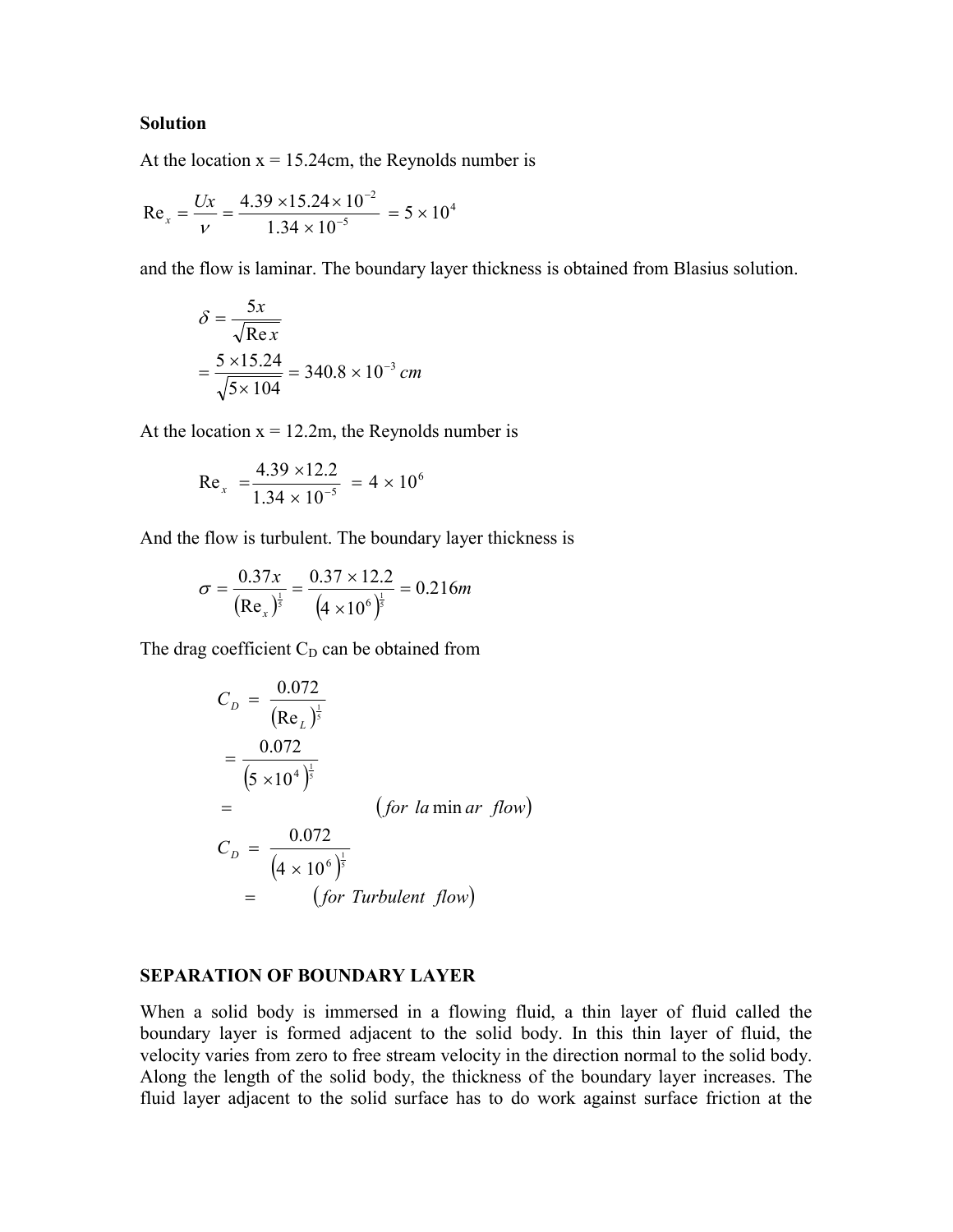expense of its kinetic energy. This loss of the kinetic energy is recovered from the immediate fluid layer in contact with the layer adjacent to solid surface through momentum exchange process. Thus the velocity of the layer goes on decreasing. Along the length of the solid body, at a certain point a stage may come when the boundary layer may not be able to keep sticking to the solid body if it cannot provide kinetic energy to overcome the resistance offered by the solid body. In other words, the boundary layer will be separated from the surface. This phenomenon is called the boundary layer separation. The point on the body at which the boundary layer is on the verge of separation from the surface is called point of separation.

# **Effect of Pressure Gradient on Boundary Layer Separation**

The effect of pressure gradient  $\left| \frac{dp}{dt} \right|$ J  $\left(\frac{dp}{dt}\right)$  $\setminus$ ſ *dx*  $\left(\frac{dp}{dt}\right)$  on boundary layer separation can be explained by

considering the flow over a curved surface ABCSD as shown in the figure below. In the region ABC of the curved surface, the area of flow decreases and hence velocity increases. This means that flow get accelerated in this region. Due to the increase of the velocity, the pressure decreases in the direction of the flow and hence pressure gradient

 $\frac{dp}{dx}$  is negative in this region. As long as  $\frac{dp}{dx}$  <0, the entire boundary layer moves forward

as shown.

Region CSD of the curved: the pressure is minimum at the points C. Along the region CSD of the curved surface, the area of flow increases and hence velocity of flow along the direction of fluid decreases. Due to decrease of velocity, the pressure increases in the direction of flow and hence pressure gradient  $\frac{dp}{dx}$  is positive or  $\frac{dp}{dx} > 0$ . Thus is the region CSD, the pressure gradient is positive and velocity of fluid layers along the direction of flow decreases. As earlier mentioned, the velocity of the layer adjacent to the solid surface along the length of the solid surface goes on decreasing as the kinetic energy of the layer is used to overcome the frictional resistance of the surface. Thus the combine effect positive pressure gradient and surface resistance reduces the momentum of the fluid. A stage comes, when the momentum of the fluid is unable to overcome the surface resistance and the boundary layer starts separating from the surface at the point S. Downstream the point S, the flow is taking place in reverse direction and the velocity gradient becomes negative.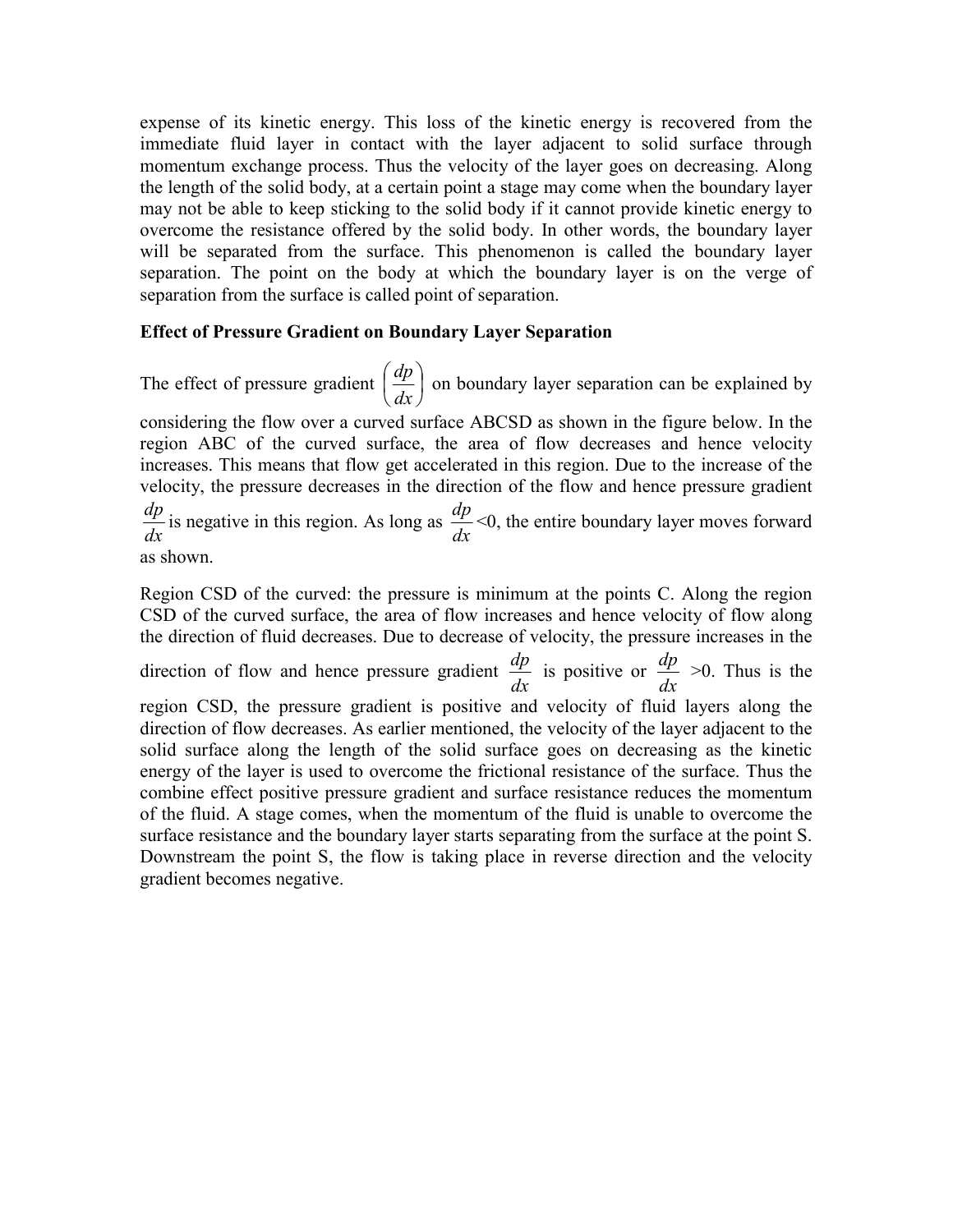

Effect of pressure gradient on boundary layer separation

The flow separation depends upon factors such as

- (i) The curvature of the surface
- (ii) The Reynolds number of flow
- (iii) The roughness of the surface

The velocity gradient for a given velocity profile, exhibits the following characteristics for the flow to remain attached, get detached or be on the verge of separation:

$$
1\left(\frac{du}{dy}\right)_{y=0} \text{ is } +ve
$$
 --- ---- attached flow (the flow will not separate)

$$
2\left(\frac{du}{dy}\right)_{y=0}
$$
 is zero --- – – – – The flow is on the verge of separation

$$
3\left(\frac{du}{dy}\right)_{y=0} \text{ is } -ve
$$
 --- Separated flow

# **Methods of preventing the Separation of Boundary Layer**

The following are some of the methods generally adopted to retard or arrest the flow separation:

- 1. Streamlining the body shape
- 2. Tripping the boundary layer from laminar to turbulent by provision of surface roughness
- 3. Sucking the retarded flow
- 4. Injecting high velocity fluid in the boundary layer
- 5. Providing slots near the leading edge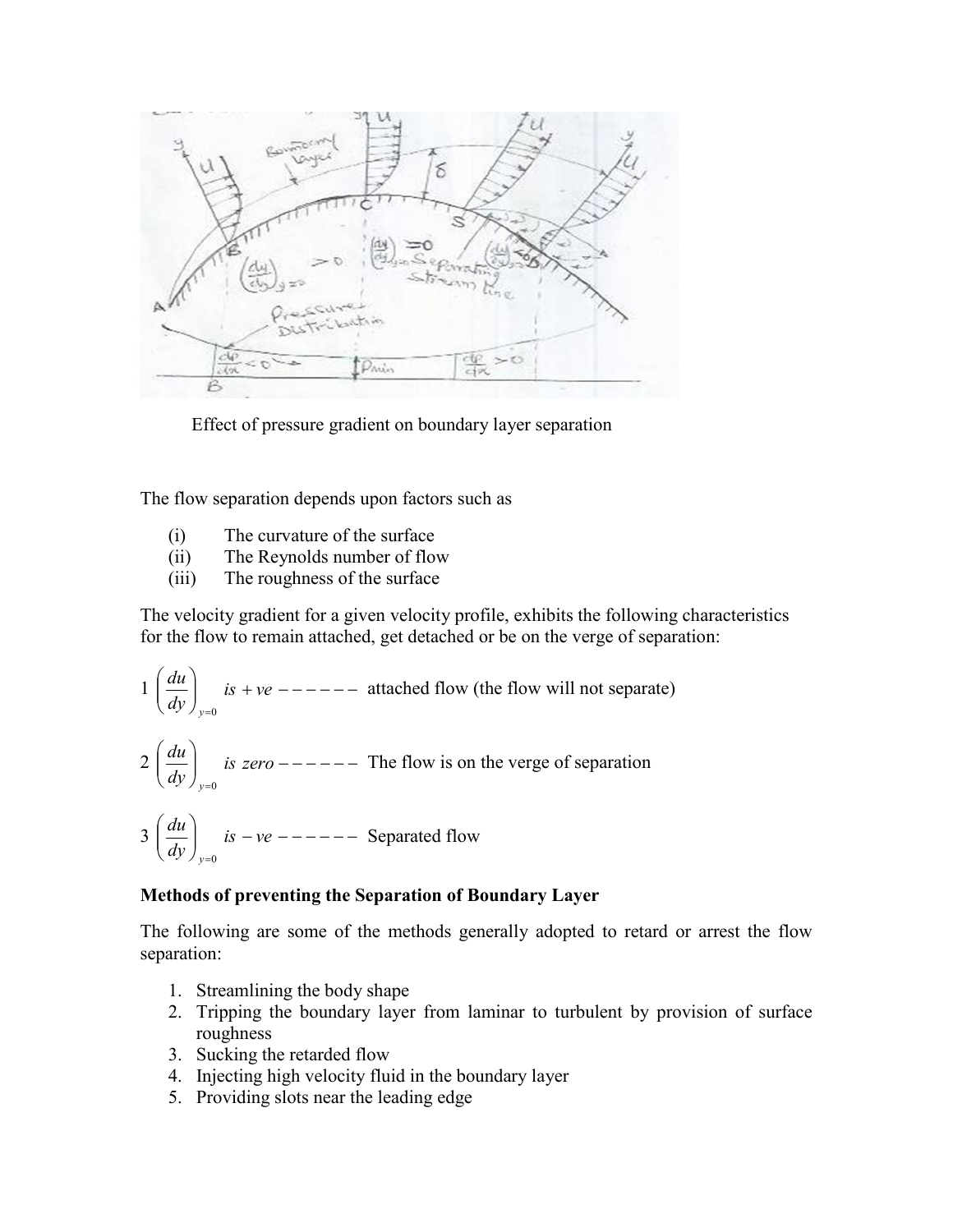- 6. Guidance of flow in a confined passage
- 7. Providing a rotating cylinder near the leading edge
- 8. Energizing the flow by introducing optimum amount of swirl in the incoming flow

# **Example**

For the following velocity profiles, determine whether the flow is attached or detached or on the verge of separation:

i. 
$$
\frac{u}{U} = 2\left(\frac{y}{\sigma}\right) - \left(\frac{y}{\sigma}\right)^2
$$
 ii.  $\frac{u}{U} = 2\left(\frac{y}{\sigma}\right)^2 + \left(\frac{y}{\sigma}\right)^3 + 2\left(\frac{y}{\sigma}\right)^4$   
iii.  $\frac{u}{U} = 2\left(\frac{y}{\sigma}\right) - \left(\frac{y}{\sigma}\right)^3 + 2\left(\frac{y}{\sigma}\right)^4$ 

# **Solution**

i. 
$$
\frac{u}{U} = 2\left(\frac{y}{\sigma}\right) - \left(\frac{y}{\sigma}\right)^2
$$
 or  $U = 2U\left(\frac{y}{\sigma}\right) - U\left(\frac{y}{\sigma}\right)^2$ 

Differentiating w.r.t.y the above equation, we get

$$
\frac{du}{dy} = 2U\left(\frac{1}{\sigma}\right) - 2U\left(\frac{y}{\sigma}\right) \times \frac{1}{\sigma}
$$
  
At  $y = 0$ ,  $\left(\frac{du}{dy}\right)_{y=0} = \frac{2U}{\sigma}$   
As  $\left(\frac{du}{dy}\right)_{y=0}$  is + ve, the given flow is attached

ii. 
$$
\frac{u}{U} = 2\left(\frac{y}{\sigma}\right) + \left(\frac{y}{\sigma}\right)^3 + 2\left(\frac{y}{\sigma}\right)^4
$$
  
or  $u = -2U\left(\frac{y}{\sigma}\right) + \left(\frac{y}{\sigma}\right)^3 + U\left(\frac{y}{\sigma}\right)^3 + 2U\left(\frac{y}{\sigma}\right)^4$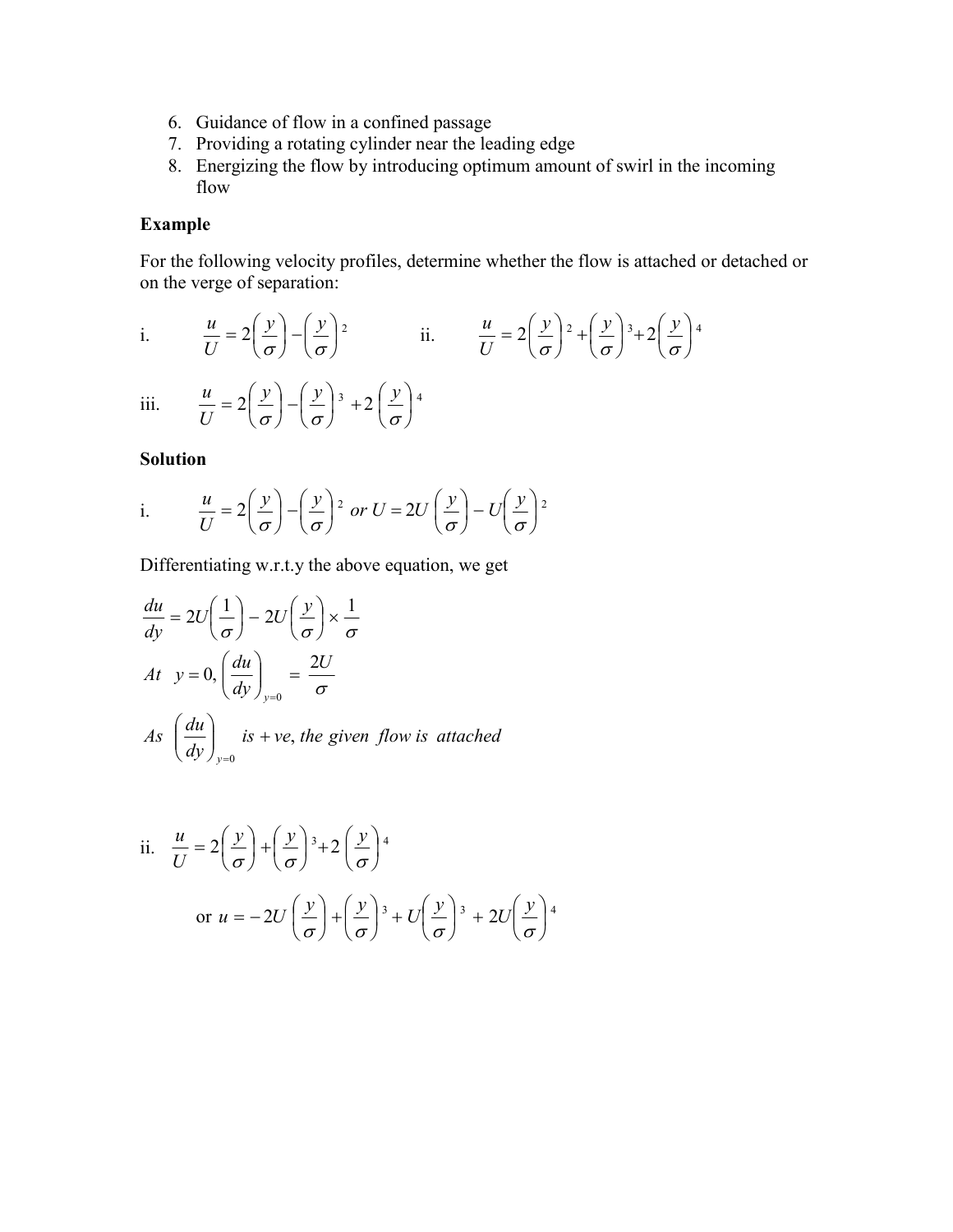$$
\frac{du}{dy} = 2U\left(\frac{1}{\sigma}\right) - 3U\left(\frac{y}{\sigma}\right)^2 \times \frac{1}{\sigma} + 8U\left(\frac{y}{\sigma}\right)^3 \times \frac{1}{\sigma}
$$
\n
$$
At \quad y = 0, \left(\frac{du}{dy}\right)_{y=0} - \frac{2U}{\sigma}
$$
\n
$$
As \quad \left(\frac{du}{dy}\right)_{y=0} \text{ is } -ve, \text{ the given flow is } \text{det } \text{ac } \text{hed } (i.e. \text{ the flow has } \text{ separated})
$$

 $\bigg)$  $\left(\frac{y}{x}\right)$ 

iii. 
$$
\frac{u}{U} = \left(\frac{y}{\sigma}\right)^2 + \left(\frac{y}{\sigma}\right)^3 + 2\left(\frac{y}{\sigma}\right)^4
$$
  
Or  $u = -2U\left(\frac{y}{\sigma}\right)^2 + \left(\frac{y}{\sigma}\right)^3 - 2U\left(\frac{y}{\sigma}\right)^4$ 

$$
\therefore \frac{du}{dy} = 4U\left(\frac{y}{\sigma}\right) \times \frac{1}{y} + 3U\left(\frac{y}{\sigma}\right) \times \frac{1}{\sigma} - 8U\left(\frac{y}{\sigma}\right)^3 \times \frac{1}{\sigma}
$$
  
At  $y = 0$ ,  $\left(\frac{du}{dy}\right)_{y=0} = 0$   
As  $\left(\frac{du}{dy}\right)_{y=0} = 0$ , the given flow is on the verge of separation

# **REGIMES OF EXTERNAL FLOW**

When a fluid is flowing over a stationary body, a force is exerted by the fluid on the body. Similarly, when a body is moving in a stationary fluid, a force is exerted by the fluid on the body. Also, when both the body and fluid are moving at different velocities, a force is exerted by the fluid on the body. Some of the examples of the fluids flowing over stationary bodies or bodies moving in a stationary fluid are:

- (a) Flow of air over buildings,
- (b) Flow of water over bridges
- (c) Submarines, ships, airplanes and automobiles moving through water and air

#### **Force Exerted by a Flowing fluid on Stationary Bodies**

Consider a body held stationary in a real fluid which is flowing at a uniform velocity U as shown in the figure below

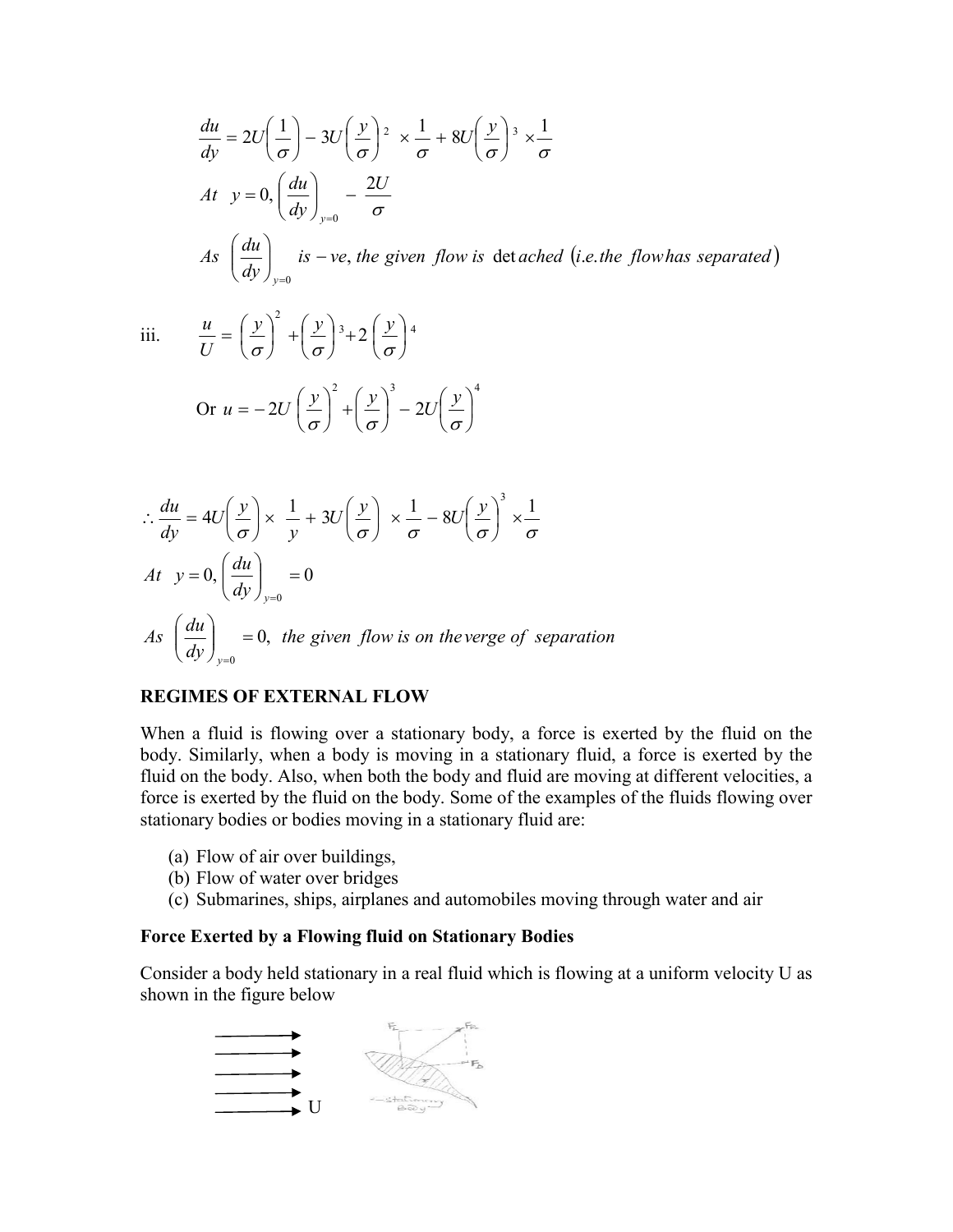## **Force on a stationary body**

The fluid will exert a force on the stationary body. The total force  $(F_R)$  exerted by the fluid on the body is perpendicular to the surface of the body. Thus the total force is inclined to the direction of motion.

The total force can be resolved into two components, or in the direction of motion and the other perpendicular to the direction of motion.

# **DRAG**

When a body is immersed in a fluid and is in relative motion with respect to it, the drag is defined as that component of the resultant or total force  $(F_R)$  acting on the body which is in the direction of the relative motion. This is denoted by  $F_D$ 

# **LIFT**

The component of the total or resultant force  $(F_R)$  acting in the direction normal or perpendicular to the relative motion is called lift i.e. the force component perpendicular to drag. This component is denoted by  $F<sub>L</sub>$ . Lift force occurs only when the axis of the body is inclined to the direction of fluid flow. If the axis of the body is parallel to the direction of fluid flow, lift force is zero. In that case only drag force acts. If the fluid is assumed ideal and the body is symmetrical such as a sphere or cylinder, both the drag and lift will be zero.

Recall, frictional drag was discussed in connection with the boundary layer theory. It is the force on the body acting in the direction of relative motion due to fluid shear stress at the surface. Thus, in external flow, the immersed body is subjected to frictional drag over its entire surface. Total drag on the body, often called profit drag is therefore made up of two contributions, namely the pressure drag and the skin friction drag. Thus, profile drag  $=$  pressure drag  $+$  skin frictional drag.

# **EXPRESSION FOR DRAG AND LIFT**

Consider an arbitrary shaped solid body placed in a real fluid, which is flowing with a uniform velocity U in a horizontal direction as shown in the figure below. Consider a small elemental area dA on the surface of the body.

The force acting on the surface area dA are:

- 1. Pressure force equal to pxdA, acting perpendicular to the surface and
- 2. Shear force equal to  $\tau_o \times dA$ , acting along the tangential direction to the surface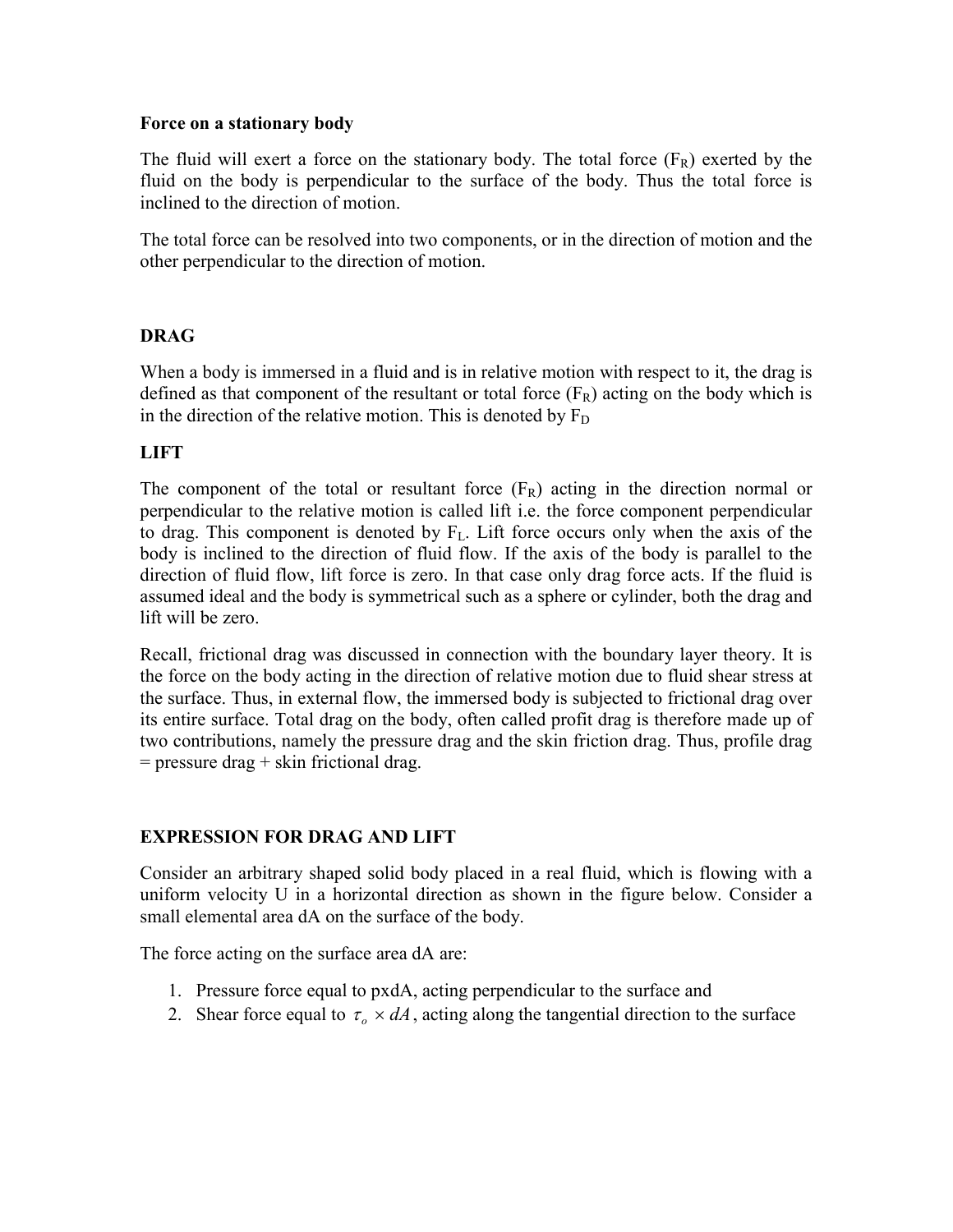

Drag and Lift

- Let  $\theta$  = Angle made by pressure force with horizontal direction
	- (a) Drag force  $(F<sub>D</sub>)$ : The drag force on elemental area = force due to pressure in the direction of fluid motion  $+$  force due to shear stress in the direction of fluid motion
		- $= PdACos\theta + \tau_a dACos(90^\circ \theta) = Pda Cos\theta + \tau_a dASin\theta$  *PCos dA Sin dA i o*  $\therefore$  *Total drag*,  $F_{D}$  = *Summation of PdACos*  $\theta$  *+ Summation of*  $\tau_o dA \sin \theta$

The term  $\int P\cos\theta dA$  is called the pressure drag or form drag while the term  $+ \int \tau_o \sin \theta \, dA$  is called the friction drag or skin drag or shear drag.

(b) Lift Force  $(F<sub>L</sub>)$ : The lift force on elemental area = Force due to pressure in the direction perpendicular to the direction of motion + Force due to shear stress in the direction perpendicular to the direction of motion

$$
=-PdA\sin\theta+\tau_{o}\,dA\sin\theta\,(90^{\circ}-\theta)=-PdA\sin\theta+\tau_{o}\,dA\cos\theta
$$

The negative is taken with pressure force as it is acting in the downward direction while shear force is acting vertically up.

$$
\therefore Total\ lift, F_{L} = \int \tau_{o} dACos\theta - \int pdA Sin\theta
$$

The drag and lift for a body moving in a fluid of density e, at a uniform velocity U are calculated mathematically as

$$
F_D = C_D A \frac{\ell U^2}{2}
$$

$$
F_L = C_L A \frac{\ell U^2}{2}
$$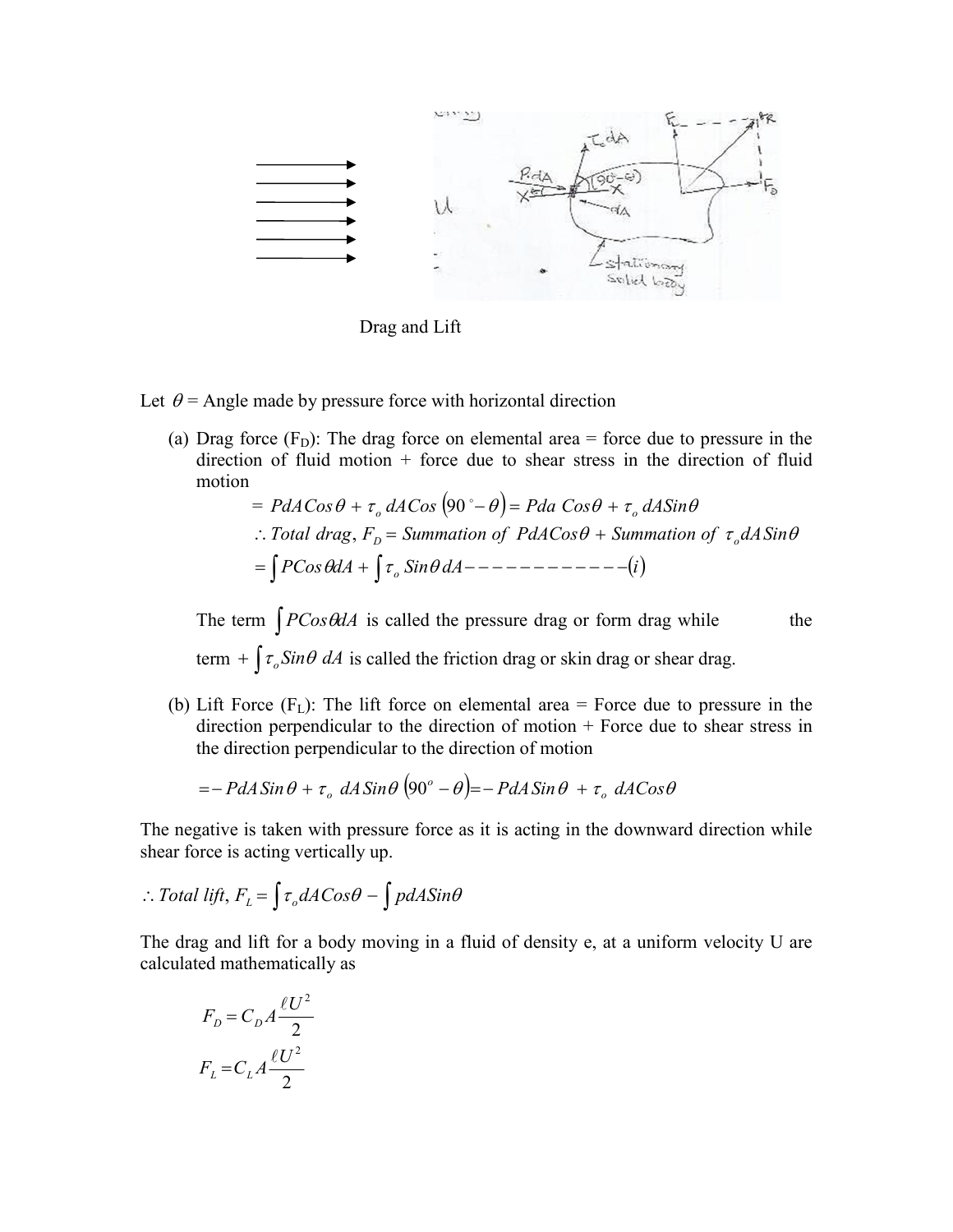where

 $C<sub>D</sub>=$  Coefficient of drag

 $C_{L}$ = Coefficient of Lift

 $A =$  Area of the body which is the projected area of the body perpendicular to the direction of flow

= largest projected area of the immersed body

Then resultant force on the body,  $F_R = \sqrt{F_D^2 + F_L^2}$ 

## **Example 1**

A flat plate 1.5m x 1.5m moves as 50km/hr in stationary air of density 1.15kg/m<sup>3</sup>. If the coefficients of drag and lift are 0.15 and 0.75 respectively. Determine:

- (i) The lift force
- (ii) The drag force
- (iii) The resultant force and
- (iv) The power required to keep the plate in motion

#### **Solution**

Area of the plate,  $A = 1.5 \times 1.5 = 2.25 \text{m}^2$ 

Velocity of the plate,  $U = 50$ km/hr =  $\frac{50 \times 1000}{60 \times 60} = 13.89$ m/*s*  $\frac{50 \times 1000}{60 \times 60}$  =

Density of air,  $\ell = 1.15kg/m^3$ 

Coefficient of drag,  $C_D = 0.15$ 

Coefficient of lift,  $C_{L}$ = 0.75

(i) Lift force (F<sub>L</sub>) = C<sub>L</sub>A 
$$
\frac{\ell U^2}{2}
$$
  
\n= 0.75 × 2.25 ×  $\frac{1.15 × 13.89^2}{2}$  = 187.20N  
\n(ii) Drag Force (F<sub>D</sub>) = C<sub>D</sub>A  $\frac{\ell U^2}{2}$   
\n= 0.15 × 2.25 ×  $\frac{1.15 × 13.89^2}{2}$  = 37.44N  
\n(iii) Resultant force (F<sub>R</sub>) =  $\sqrt{F_D^2 + F_L^2}$  =  $\sqrt{37.44^2 + 187.20^2}$